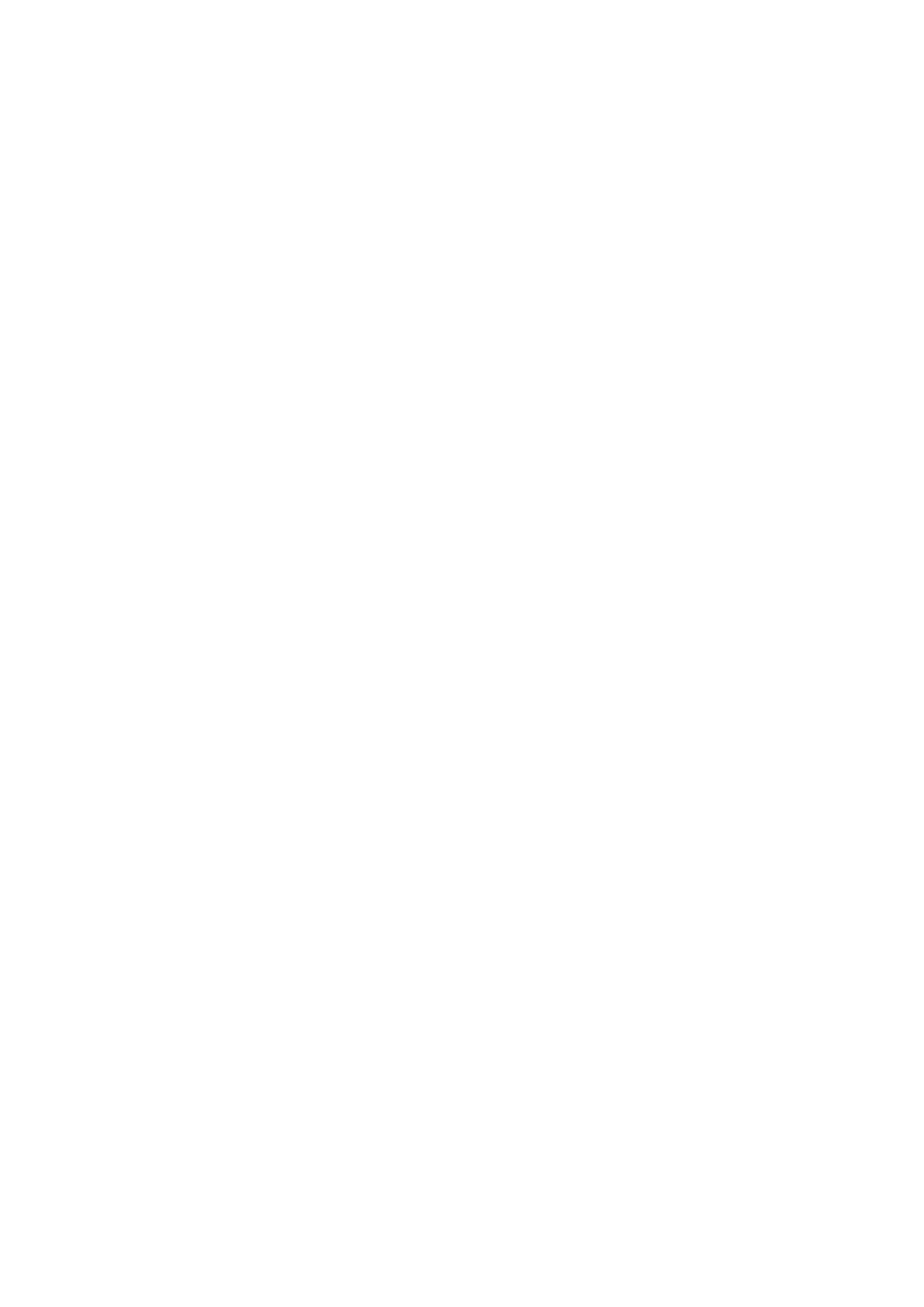# ALTERNATIVE FINANCING FOR WATER UTILTIES IN INDONESIA A REVIEW OF LESSONS AND CHALLENGES

**Program, activity, or project number: Environmental Services Program,** 

**Sponsoring USAID office and contract number: USAID/Indonesia,** 

**Contractor name: DAI.** 

**Date of publication:** August 2008

**Title: Alternative Financing for Water Utilities in Indonesia: A Review of Lessons and Challenges** 

**DAI Project Number: 5300201.** 

**Strategic objective number: SO No. 2, Higher Quality Basic Human Services Utilized (BHS).** 

**Contract number: 497-M-00-05-00005-00.**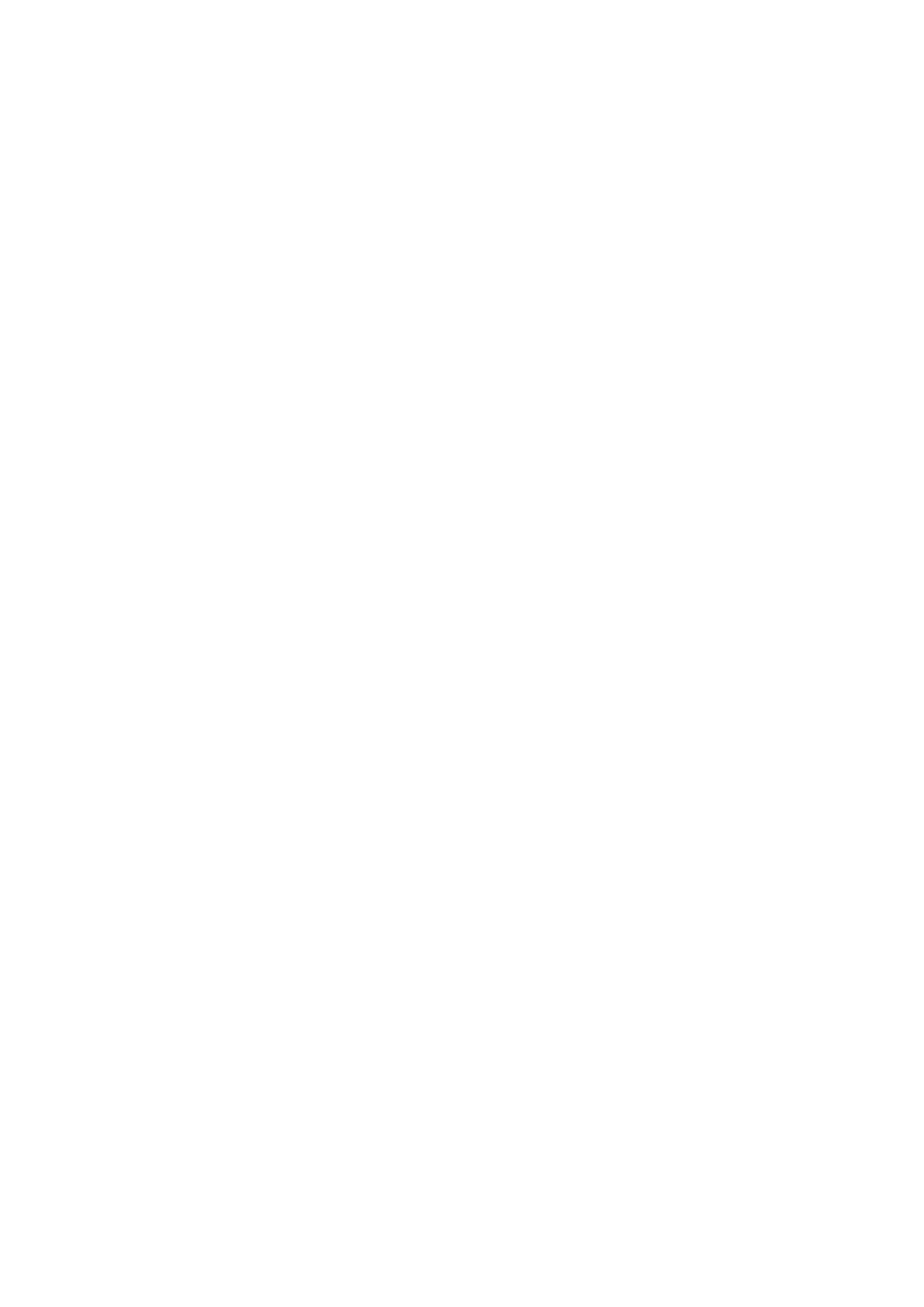## **TABLE OF CONTENTS**

| 2.1  |  |
|------|--|
| 2.2. |  |
| 2.3. |  |
| 2.4. |  |
|      |  |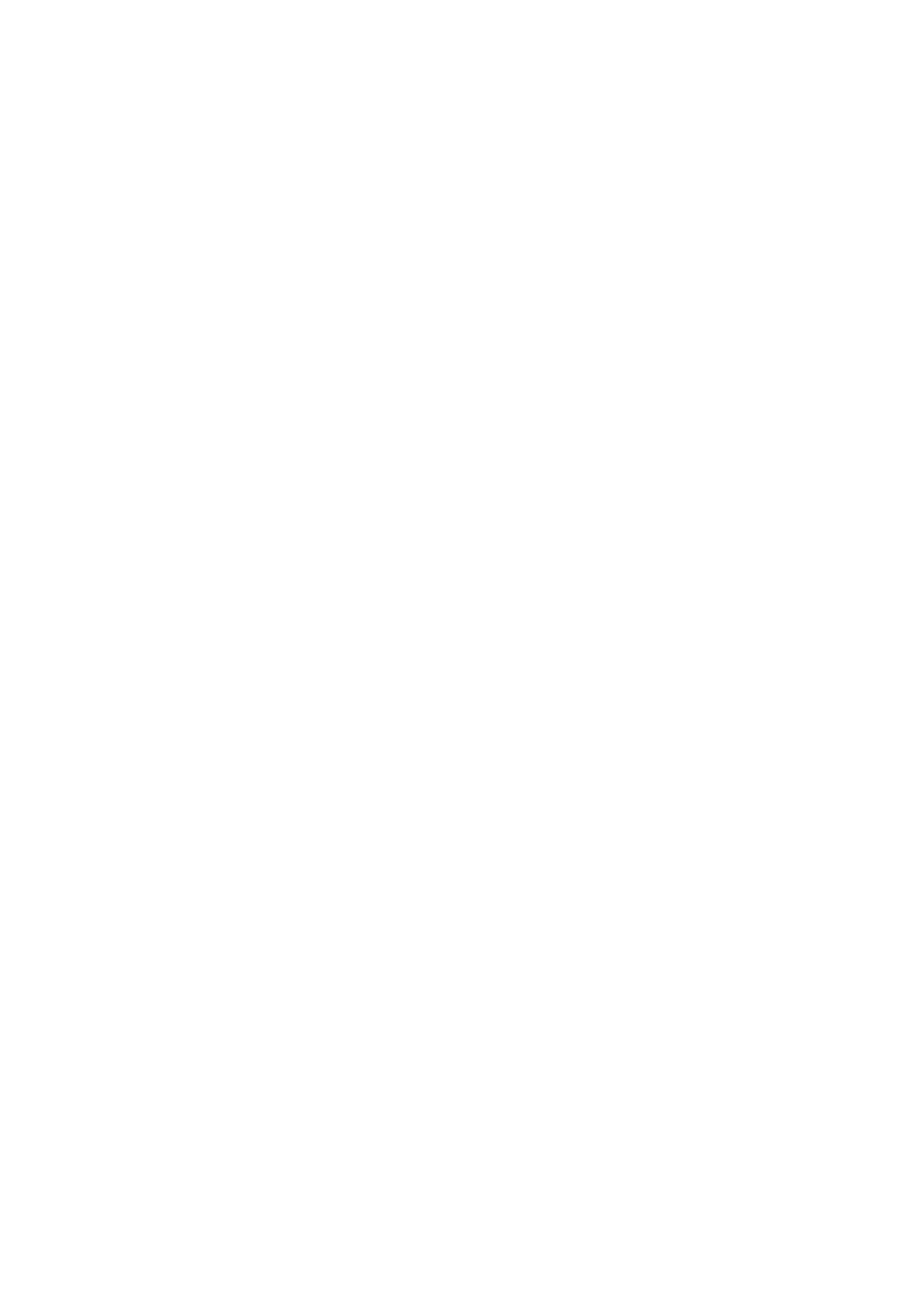## LIST OF ACRONYMS

| ADB             | Asian Development Bank                             |
|-----------------|----------------------------------------------------|
| <b>ASKRINDO</b> | Asuransi Kredit Indonesia                          |
| DAU             | Dana Alokasi Umum                                  |
| <b>DPRD</b>     | Dewan Perwakilan Rakyat Daerah                     |
| <b>DWSRF</b>    | Drinking Water State Revolving Fund                |
| <b>ESP</b>      | <b>Environmental Services Program</b>              |
| FN              | <b>Environmental Services Finance Component</b>    |
| GOI             | Government of Indonesia                            |
| IDR             | Indonesian Rupiah                                  |
| IFI             | International Finance Institution                  |
| IWF             | Indonesia Water Fund                               |
| <b>IWRF</b>     | Indonesia Water Revolving Fund                     |
| BIC             | Japanese Bank for International Reconstruction     |
| <b>KEPRES</b>   | Keputusan Presiden Republik Indonesia              |
| <b>MOF</b>      | Ministry of Finance of Indonesia                   |
| NGO             | Non-Governmental Organization                      |
| PER             | <b>Public Expenditure Review</b>                   |
| PMK             | Peraturan Menteri Keuangan                         |
| PDAM            | Perusahaan Daerah Air Minum                        |
| <b>RDA</b>      | Regional Development Account                       |
| SOP             | <b>Standard Operating Procedures</b>               |
| SPV             | Special Purpose Vehicle                            |
| <b>USAID</b>    | United States Agency for International Development |
|                 |                                                    |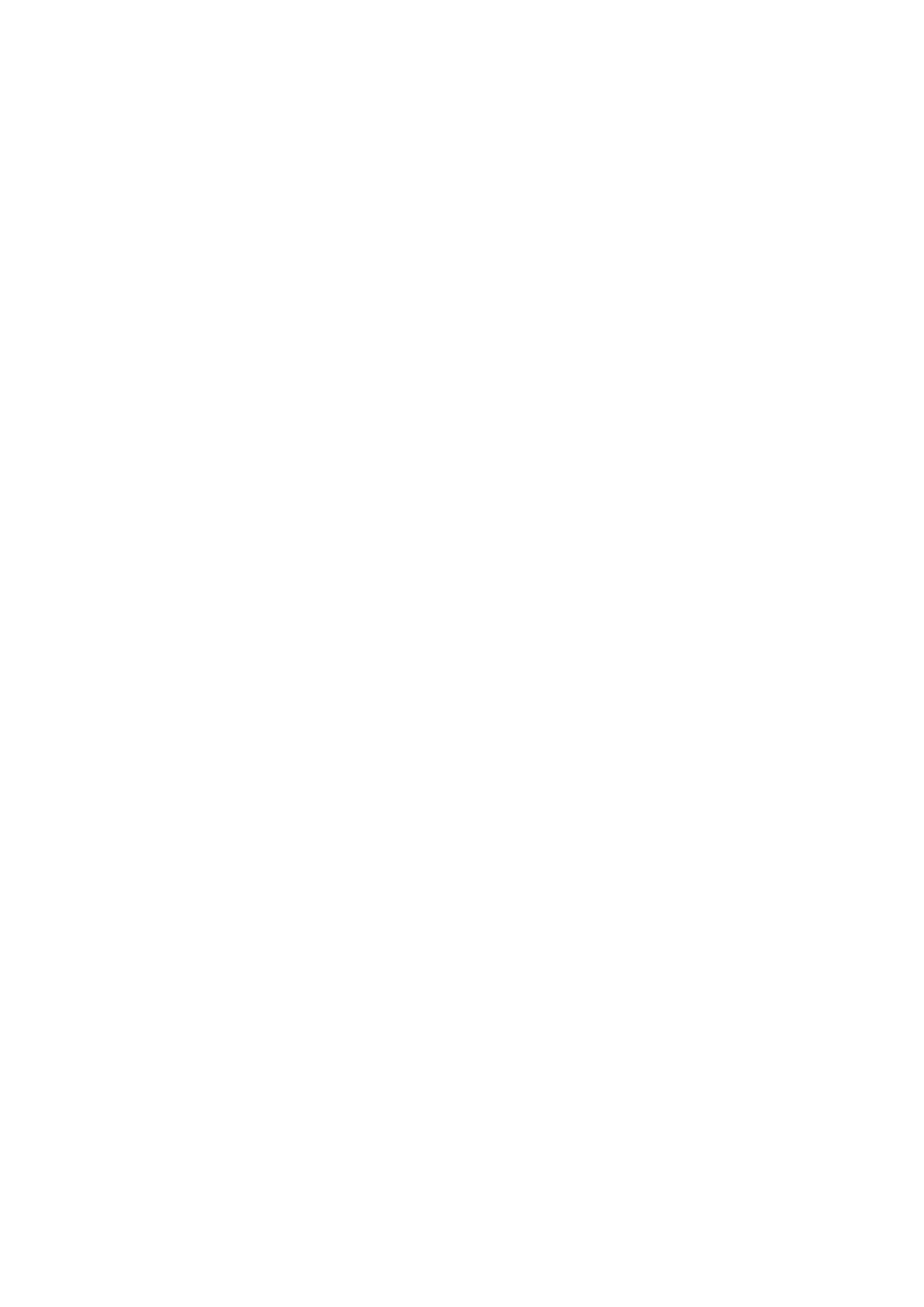### 1. INTRODUCTION

The challenge is well known but warrants repeating: public infrastructure investment including and especially in the water sector—is presently at a virtual standstill in Indonesia. Investments in water supply at present are, for example, optimistically estimated at US\$50 million per year. In order to meet Indonesia's Millennium Development Goal of halving the number of people without sustainable access to clean water, however, this amount must dramatically increase to US\$450 million per year, nearly a 10-fold increase. Further, subloans sourced from international donors and channeled through the Ministry of Finance the "traditional" source of funding for *Perusahaan Daerah Air Minum* (District Drinking Water Companies, or PDAM) prior to the economic crisis—have essentially disappeared. What was once a steady flow of money (with an average of approximately 30 sub-loan agreements in redemption each year) has all but dried up.

In this regard, one of the targets of the Environmental Services Program (ESP) is to increase access to sustainable financing for water utilities in Indonesia. Toward this end, ESP has embarked on a number of strategies to explore alternative sources of financing and encourage new investment. For example, during Program Years 1 and 2, the Environmental Services Finance (FN) team conducted a series of pre-feasibility studies with PDAMs in the Program's targeted locations to better understand their current financial condition as well as plans for expansion and the associated capital expenditures required to meet these goals.

In parallel to these PDAM-level analyses, ESP also conducted broader analyses of the most viable long-term financing methods. The resulting documents—"The Indonesia Water Revolving Fund" (February 2006) and "The Indonesia Water Fund" (September 2006) essentially concluded that the most promising approach in the immediate term was the issuance of corporate bonds in the domestic capital markets. Ultimately, the concept of an underwriting and co-financing facility managed by PT. Danareksa Securitas emerged (e.g. the "Indonesian Water Fund") as the preferred approach. A major advantage of the proposed structure was that, while the pooled financing capability of the IWF would require the changing of tax regulations, the ability to issue straight corporate bonds did not require any regulatory modifications.

Based on the collective results of these efforts, in September 2006 ESP moved forward with assistance to one specific water utility with the objective of a corporate bond issuance to finance a treatment facility. Despite the identification of a highly bankable project backed by the PDAM's sound financial footing, however, the initiative did not come to fruition. While there were many reasons for this, the "nail in the coffin" came when the term of service of the President Director—the champion of the financing strategy—came to an end in December 2007. In the absence of the President Director's leadership, the use of debt financing was rejected in favor of more incremental expansion using internal cash flow.

Now in its fourth year, ESP continues to work with utilities to improve credit-worthiness and expand coverage, whether through debt financing or equity contributions from government stakeholders. And while successes have certainly been achieved, the unmet financing needs of utilities remain daunting. Thus, as ESP moves towards completion and USAID considers potential strategies for a follow-on program, it is worth reviewing the multitude of lessons that emerged from ESP's work in the water financing sector over the last three and half years. While the below list is certainly not exhaustive, it does attempt to capture the more salient challenges faced in the hopes of better informing the way forward.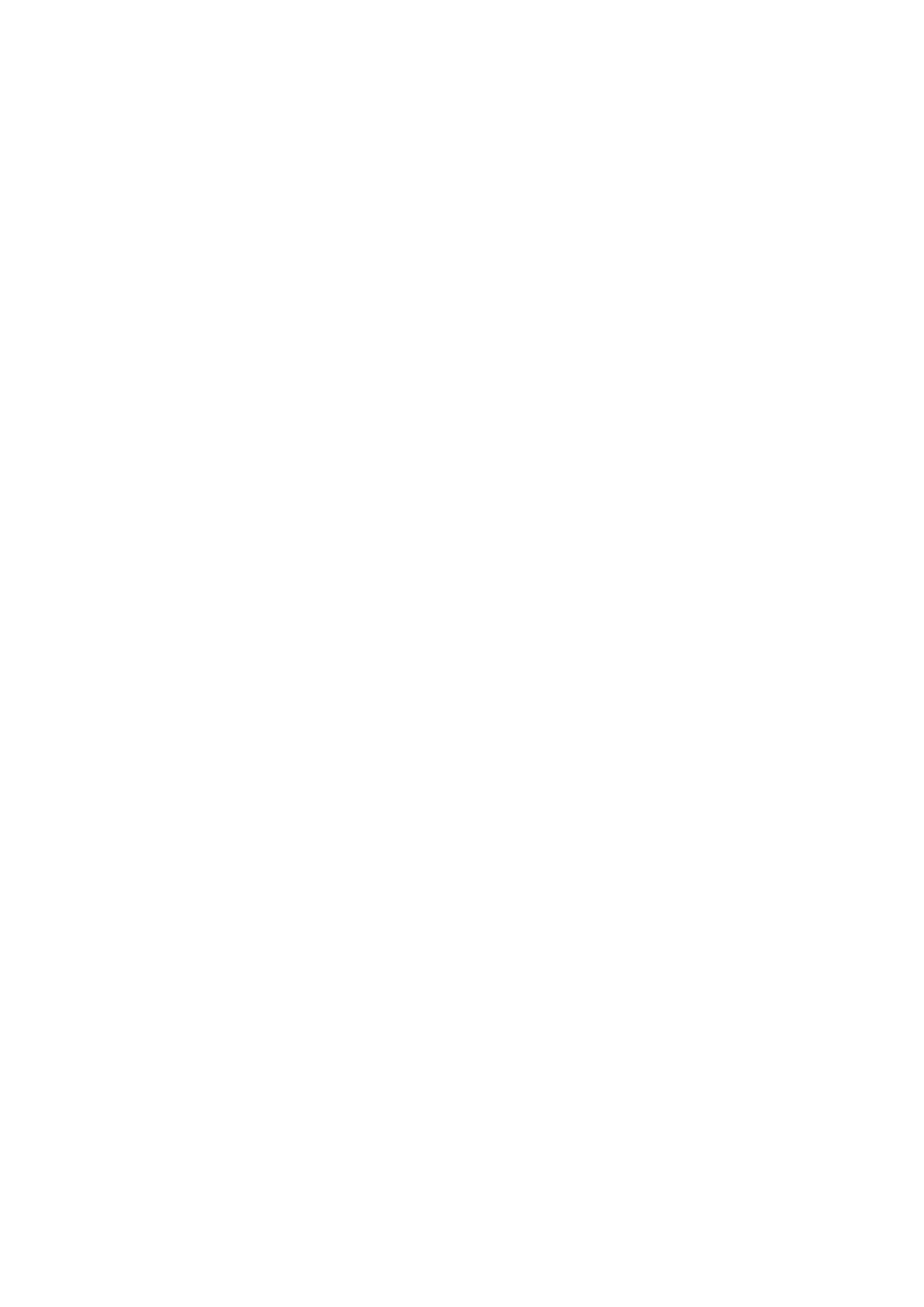### 2. A REVIEW OF CHALLENGES & LESSONS

Section 2 of this report enumerates twenty challenges and lessons encountered by ESP in its efforts to introduce alternative financing sources to Indonesian water utilities. This section is divided into four subsections: sector-wide challenges and lessons (2.1) and challenges and lessons associated with entering the capital market (2.2), structuring a specific transaction (2.3), and obtaining commercial bank loans (2.4).

### 2.1. SECTOR-WIDE CHALLENGES & LESSONS

The following "challenges and lessons" (1-6) cross all aspects of the water-supply sector, from project preparation to arranging financing to project implementation and PDAM debt.

1. **Risk Aversion**. In a June 2007 article ("Why risk minimization mindset is hindering progress") published in the Jakarta Post, then president of PT. Danareksa Lin Che Wei, the nation's largest securities firm, told the following story:

> Let's say that one day you are standing at a rail-way junction where a runaway train is about to pass and go all the way to a tunnel where there are 40 men working. At that point, it is within your power to pull the lever to divert the train to another tunnel where 'only' five men are working. You need to make a swift decision between doing nothing and letting forty people die—but you will not be faulted for it—or pulling the level and killing five men instead. So, will you kill or let die?

Wei goes on to conclude that, "Most people in Indonesia would choose to do nothing—even though this is suboptimal—for fear of being blamed or worse, penalized." His reasoning is that, at least at present, Indonesian society adheres to "asymmetric profiles of risk and reward" where losses suffered due to risks taken are harshly punished while gains achieved through risk-taking are not rewarded sufficiently. Such severe risk aversion deters decision-makers "from considering projects outside their risk zone," and, ultimately, "leads to suboptimal economic development."

Wei's conclusions regarding the damaging consequences of severe risk aversion could not be more true than in the water sector. Industry leaders are incredibly reluctant to break from the status quo of incremental, one-pipe-at-a-time development, even if this means stagnate growth and a massively underserved population. In order to utilize a new approach to financing, then, one must overcome a deep skepticism of change, especially when an element of risk is involved (no matter how minimal that risk may be). And, as Wei notes, with a perverse incentive structure of severe punishments contrasted with underwhelming rewards, leaders have little motivation to venture outside their risk zone.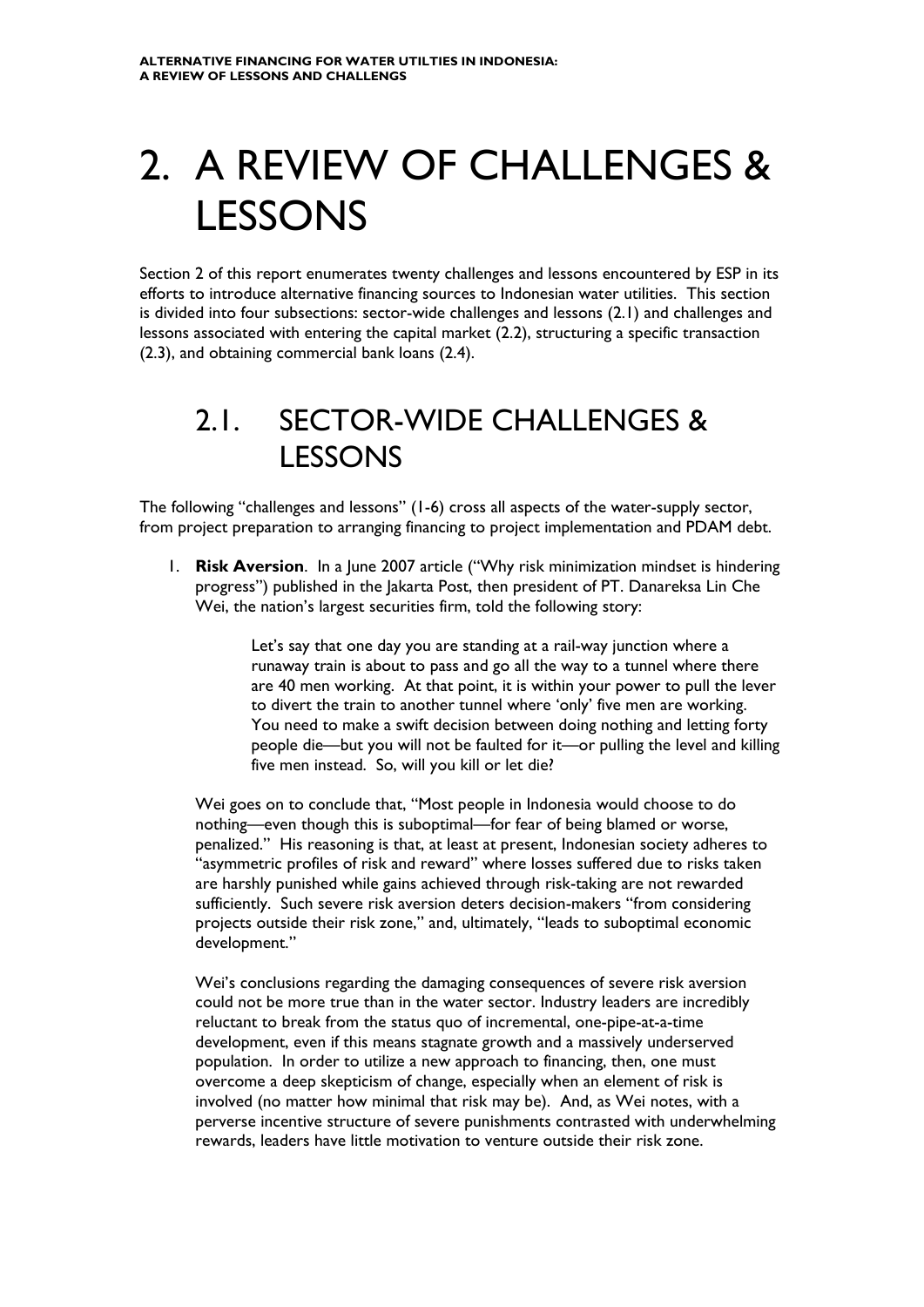One of the last meetings with the PDAM assisted by ESP to pursue a bond issuance provides a perfect example of this consequence. In explaining his resistance to the proposed project (a medium-sized water treatment plant) and financing source (a corporate bond) a member of the utility's Supervisory Board stated that he was afraid that, should he make the wrong decision, he would "go to jail." When asked what would happen if he made a good decision and the project was a great success, however, his reply was simple: "nothing."

2. **Neither Public Nor Private.** PDAMs are classified as publicly-owned corporations. This means that, while the local government has a substantial role in overseeing its operations, the utility remains a separate legal entity whose assets are *not* deemed as municipal assets. While there are certainly advantages of "corporatized" public service providers, ESP found that this greatly complicates the acquisition of financing for two reasons. First, one of the most fundamental determinants of a PDAMs financial strength—its tariff—remains the decision of the local government as the owner of the utility. The political risk that this introduces is, of course, not looked on favorably by potential lenders or investors. Second, despite the intimate involvement of the local government in the PDAM's success (or lack thereof), the PDAM cannot, at the same time, legally benefit from the financial backing of its owner in the form of a guarantee of any type. Based on a legal due diligence study conducted by Hadiputranto, Hadianto & Partners, a local government cannot make a financial obligation to maintain or "top-up" a liquidity standby reserve, as this would amount to a guarantee of municipal assets, which the local government is legally prohibited from doing.

Further, a "Letter of Comfort" issued by the local government promising lenders or bondholders that it will maintain cost recovery tariffs is also somewhat questionable, given that it cannot be considered a guarantee to actually repay debt—the bottomline for investors. Instead, failure to maintain the needed tariffs would at best constitute a breach of contract, which must then be addressed in court. As the due diligence study notes, resolving such a dispute "may take years."

3. **Building Stakeholder Support.** While the need for stakeholder support is obvious, it bears mentioning nonetheless. In particular, when explaining unfamiliar financing mechanisms, buy-in at all levels is critical. In other words, the support of the President Director in and of itself is not sufficient. Indeed, mid-level staff within the water utility play an important role in moving things forward on a day-to-day basis. The procurement team, for example, must be involved from the start in order to ensure that the procurement process progresses as smoothly as possible. While staff may signal their agreement while the Director is in the room, their demeanor can change quite rapidly when the Director is no longer there. Further, the utility's Supervisory Board (Badan Pengawas) provides a critical link to the local government and the *walikota* or *bupati*. Notably, ESP underestimated the importance of solidifying this support early on in the project preparation process, a problem which later contributed to the failure of the aforementioned bond transaction. Indeed, resistance from the Badan Pengawas slowed progress at every step, despite a seemingly incontrovertible letter from the Bupati approving the project.

In a consensus-driven and risk-averse working environment, building the stakeholder support required is a painstaking process. There is simply no way to "fast track" this process, and any attempts to do so risk engendering resentment and suspicion. Importantly, in the new era of decentralized governments in Indonesia, *national level*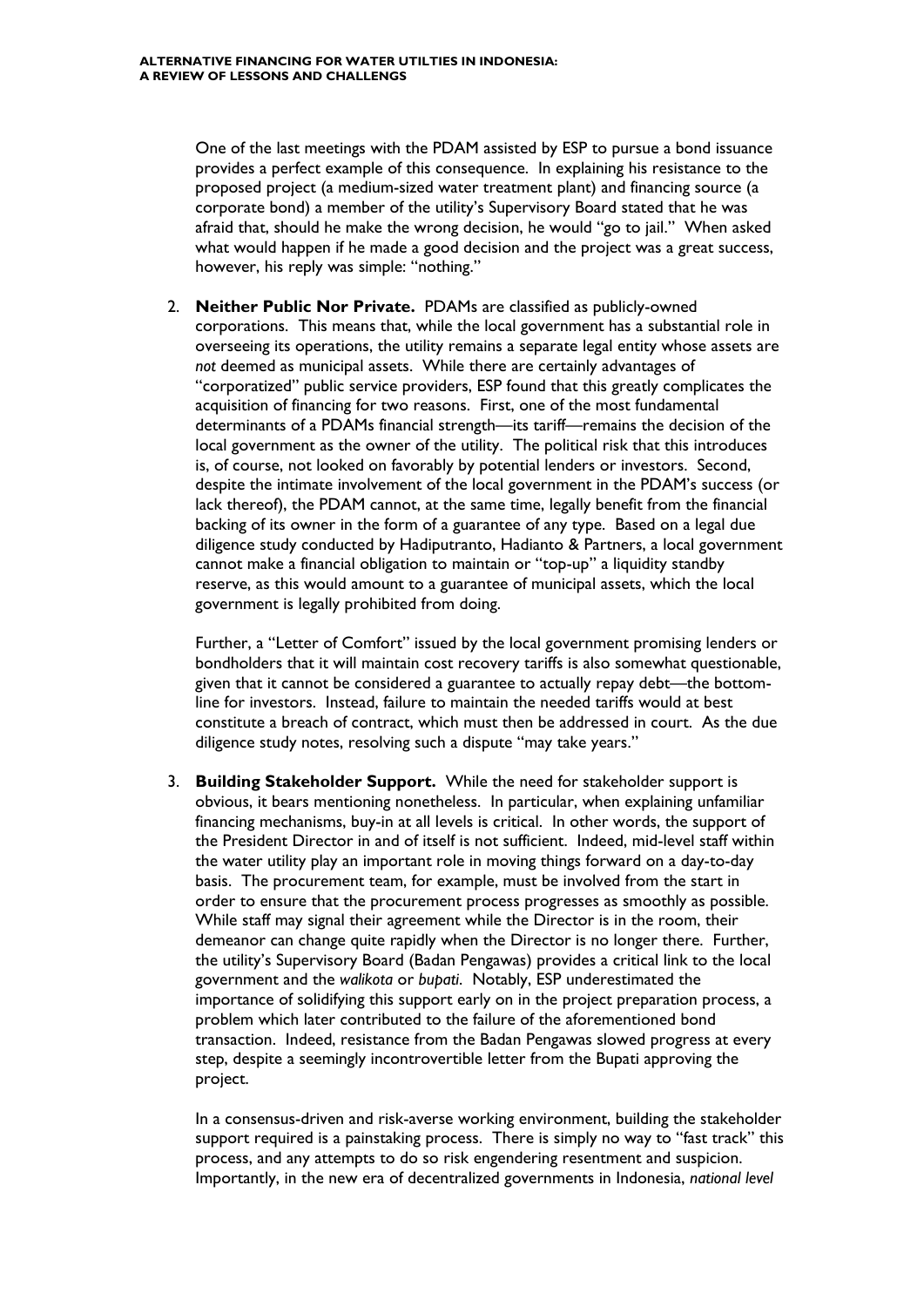*support must be used judiciously as a means of building local level support*. While central government officials remain influential at the local level, this dynamic has changed considerably in recent years. Moreover, there is the risk that the support of central government officials can be misconstrued as "strong-arming," thereby eliciting a negative reaction. Furthermore, in the end, the obligation to pay the debt—be it a bond or bank loan—will fall to the utility.

Finally, the process of building real support must be carefully documented *in writing*. While verbal assurances are certainly encouraging, it is unwise to move to the next phase of the project without obtaining written commitment. This is again a timeconsuming process but, in the long run, can also save time by acting as a starting point for each meeting (thereby preventing prolonged discussion of issues already decided upon). Written commitment is particularly important prior to agreeing to spend further resources, providing a "check" that all are on the same page regarding expectations and that such resources are going to good use. One cannot wait until the "end" of the project for written commitment. If a utility can not provide a written request to undertake a feasibility study, for example, what will happen when the Trust Indenture is put before them?

4. **Centralized Water Funds.** Establishing a "water fund" is a difficult and time consuming process, especially when the main impetus comes from a donor as opposed to the government itself. Indeed, such a program generally requires major policy decisions which are difficult to "facilitate" from the outside. To date ESP has considered two types of water funds: the Indonesia Water Revolving Fund (IWRF) and the Indonesia Water Fund (IWF). While both concepts were met with initial enthusiasm, this enthusiasm was eventually overtaken by institutional and policy constraints as the realities of implementation set in. For example, one of the principal requirements to establish a revolving fund is initial capital. To address this need, the IWRF (and its "successor" the IWF) proposed to use on-lent funds from the Japanese Bank for International Reconstruction (JBIC). There is presently significant resistance from the Ministry of Finance, however, to use a mechanism other than the Regional Development Account (RDA) to channel foreign funds to a local government. More broadly, it is also fair to say the MOF is reluctant to utilize on-lent funds for water utilities, period, given their abysmal repayment history with such loans prior to the economic crisis. For concrete evidence of this disinclination, one need look no further than the fact that not a single sub-loan to a water utility has been processed since the onset of decentralization.<sup>[1](#page-12-0)</sup> For the time being, then, it is clear that the MOF will only on-lend to local governments directly, meaning that utilities desiring a soft loan must work with/through their local government owner.

A second example of a legal constraint to establishing a water fund came in the form of tax regulations. More specifically, revenues from issuance by the fund would be subject to a withholding tax both on interest earned and on interest paid. In essence, the IWF was proposed as a "pass-through" vehicle, and this taxing "on both ends" ultimately drove the cost of funds to an unattractive level. What was needed, then, was the removal of one or both taxes. Despite initial indications that this was feasible, to date no action has been taken. The bottom line is that, for the

-

<span id="page-12-0"></span> $^{\rm 1}$  PP 54 / 2005 prohibits water utilities from borrowing directly from a foreign country or donor (but they may directly borrow from commercial banks). Instead, foreign funds must be routed through the Ministry of Finance to the local governmental and finally on to the water utility. Local governments are incredibly reluctant to borrow funds on behalf of their utilities given that, should there be a default in payment, the MOF is empowered to intercept the local government's general revenue transfer.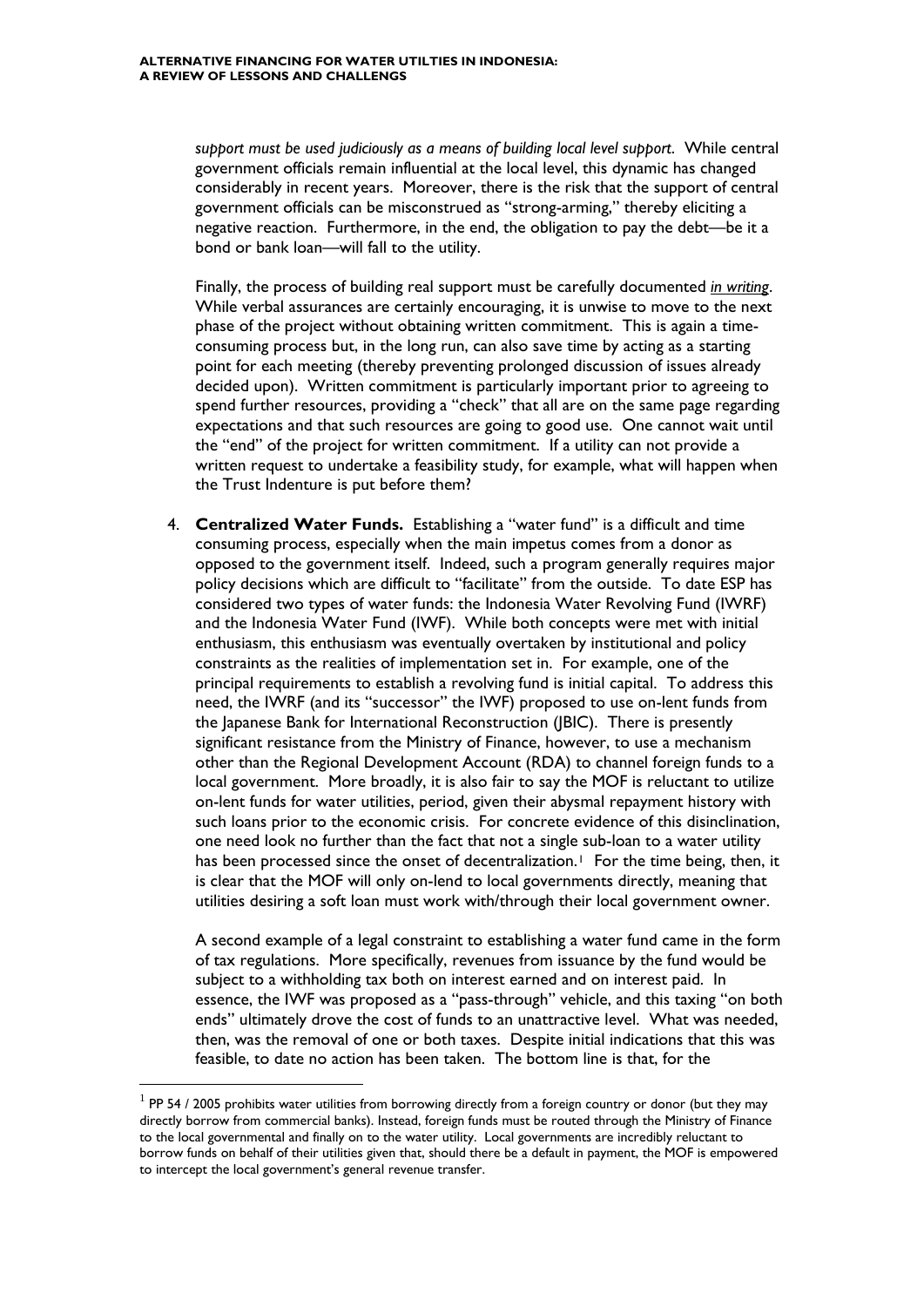establishment of a water fund to move forward, substantive backing from a strong central government champion is required to resolve such legal constraints. Donor technical assistance can surely provide significant added value to the development of a centralized water fund, but tangible central government leadership is a prerequisite for success.

In the financing of water infrastructure today, many point to the US model of the Drinking Water State Revolving Funds (DWSRF) as an example of a successful approach, and rightly so. The DWSRF approach has facilitated low cost financing for hundreds of utilities across the US, and has leveraged billions of dollars from the capital market. It is important, however, to remember two important facts regarding this program when seeking to apply similar strategies in other countries. First, the program was established by the US Government under the Safe Drinking Water Act. In other words, the program has a solid legal foundation in the form of a landmark piece of legislation years in the making. Second, while the leveraging of investment from the capital market is considerable, this leveraging is driven by nearly \$1 billion in grant financing from the federal and state governments *every year*.

5. **The Problem of Procurement.** The development of water utilities is currently paralyzed by difficulties in procuring goods and services. The source of this paralysis is a mix of confusion and fear: confusion over a maze of procurement regulations and fear that the slightest misstep would result in serious sanctions. The earlier quote from the member of a utility's supervisory board who expressed concern that procurement irregularities beyond his control would result in a jail sentence demonstrates the extent to which this fear influences day to day decision making.

While no one regulation is wholly to blame for the ambiguity surrounding the procurement of goods and services, Presidential Decree No 80/2003 (or KEPRES 80) is commonly cited by utility officials as a source of confusion. Despite its lengthiness, the Decree sets forth processes that are, at the same time, both unclear and time intensive to follow. The result is that a utility may spend months attempting to work through a procurement only to discover that one aspect of the regulations may have been misconstrued or not fulfilled and, as such, the procurement process must begin anew. Further, many utilities are unclear as to whether KEPRES 80 even applies to water utilities in the first place given that it is intended for procurements using municipal funds. While water utilities are wholly owned by local municipalities, the majority of procurements utilize internally generated funds as opposed to municipal transfers of equity. As such, many utilities have (rightly) established their own procurement guidelines. Nonetheless, if such guidelines do not exist or are questioned, the utility will often revert to KEPRES 80.

6. **The Continued Struggle with Bad Debt & Financial Solvency.** One cannot discuss the challenges associated with attracting new financing to the water sector without addressing the ongoing struggle to reconcile outstanding debts to the Ministry of Finance. Of the more than 350 water utilities across the country, more than 200 are indebted to the central government, and 175 possess arrears. Importantly, if a utility (or its local government owner) possesses any outstanding loans, they are not eligible for any type of further debt financing. According to the World Bank's 2007 Public Expenditure Review, "Around 60 percent of the urban population lives in jurisdictions where the local government or PDAM has debt arrears and these people are for the moment effectively barred from any improvement in PDAM services."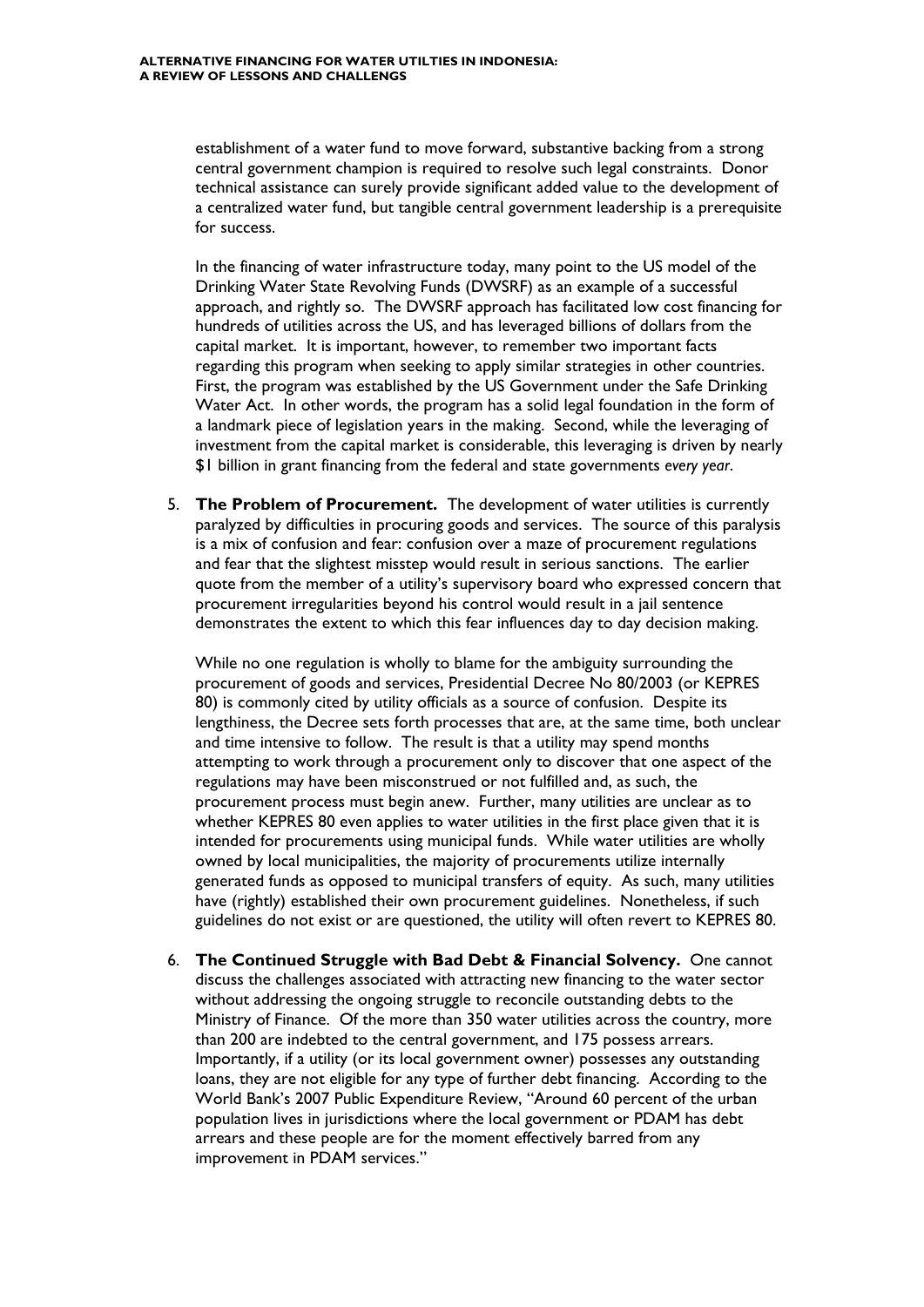Closely related to the inability to service these debts is, of course, the weak financial status of PDAMs in general. While it is beyond the scope of this paper to delve fully into this complicated issue, the bottom line is that many PDAMs continue to charge tariffs below cost recovery and thereby operate at a loss. Obviously a weak balance sheet is a strong deterrent to any prospective lender.

And yet there are signs of positive change. In August 2008 the Ministry of Finance issued Peraturan Menteri Keuangan Nomor 120/PMK.05/2008 on PDAM Debt Restructuring. In comparison to the previous regulations for the restructuring of PDAM arrears, PMK 120 sets out more a more simplified procedure and more inclusive participation requirements. Further, it allows for the complete write-off on non-principal arrears (interest and penalties) for financially unhealthy PDAMs or a debt-equity swap of non-principal arrears for healthy PDAMs. Importantly, the PMK also puts forth three pre-conditions for obtaining MOF approval. First, the PDAM must put in place cost recovery tariffs. Second, the leadership of the PDAM must be appointed through a transparent *fit-and-proper* test. Third, the PDAM must compile a *Business Plan* which sets forth the proposed restructuring of the overdue debts. This PMK offers a good opportunity for PDAMs to deal with overhanging loans once and for all, and, in doing so, open the doors for new investment.

### 2.2. ENTERING THE CAPITAL MARKET

Since its inception in early 2005, ESP has endeavored to build awareness among utilities and their stakeholders concerning the potential of the domestic capital market as a source of financing for new projects. The following section (No. 7 - 9) briefly describes the general challenges and lessons associated with PDAM entrance to the capital market.

7. **The Size and Schedule of New Investments.** One of the greatest limiting factors to the participation of water utilities in the capital market is the size and schedule of new investments. While the need for long-term finance of 10 years or more for new projects is significant, more often than not these projects come in relatively small packages of under \$5 million USD equivalent per year. Indeed, most projects that ESP has encountered range from \$1 to \$3 million USD, sizes that are too small to interest investors as well as not cost efficient given the high fixed costs associated with the capital market.

In addition, given the slow pace of procurement and the time intensive nature of installing networks, the implementation schedule of water projects can extend over a period of years as opposed to months. Generally speaking, the funds obtained from a bond issuance should be fully utilized within a period of 12-18 months given the cost of holding on to borrowed funds (known as the "cost of carry"). Unlike commercial loans, the funds cannot be separated into distinct disbursements whereby interest charges are only incurred once a drawdown takes place and the funds are put to use. Stated differently, a IDR 50 billion bond issuance means that IDR 50 billion will hit the utility's books in a single disbursement. Ideally, this money is then directly channeled into the project itself. Given market rates of 13-14% for corporate bonds and 6-8% for bank deposits, the utility will pay a negative spread of at least 5-6% in interest to "carry" any unutilized funds.

8. **The High Fixed Costs of Entering the Capital Market.** When considering the benefits of tapping the capital market, water utilities must be wary of the considerable transaction costs associated with the issuance of a bond, especially for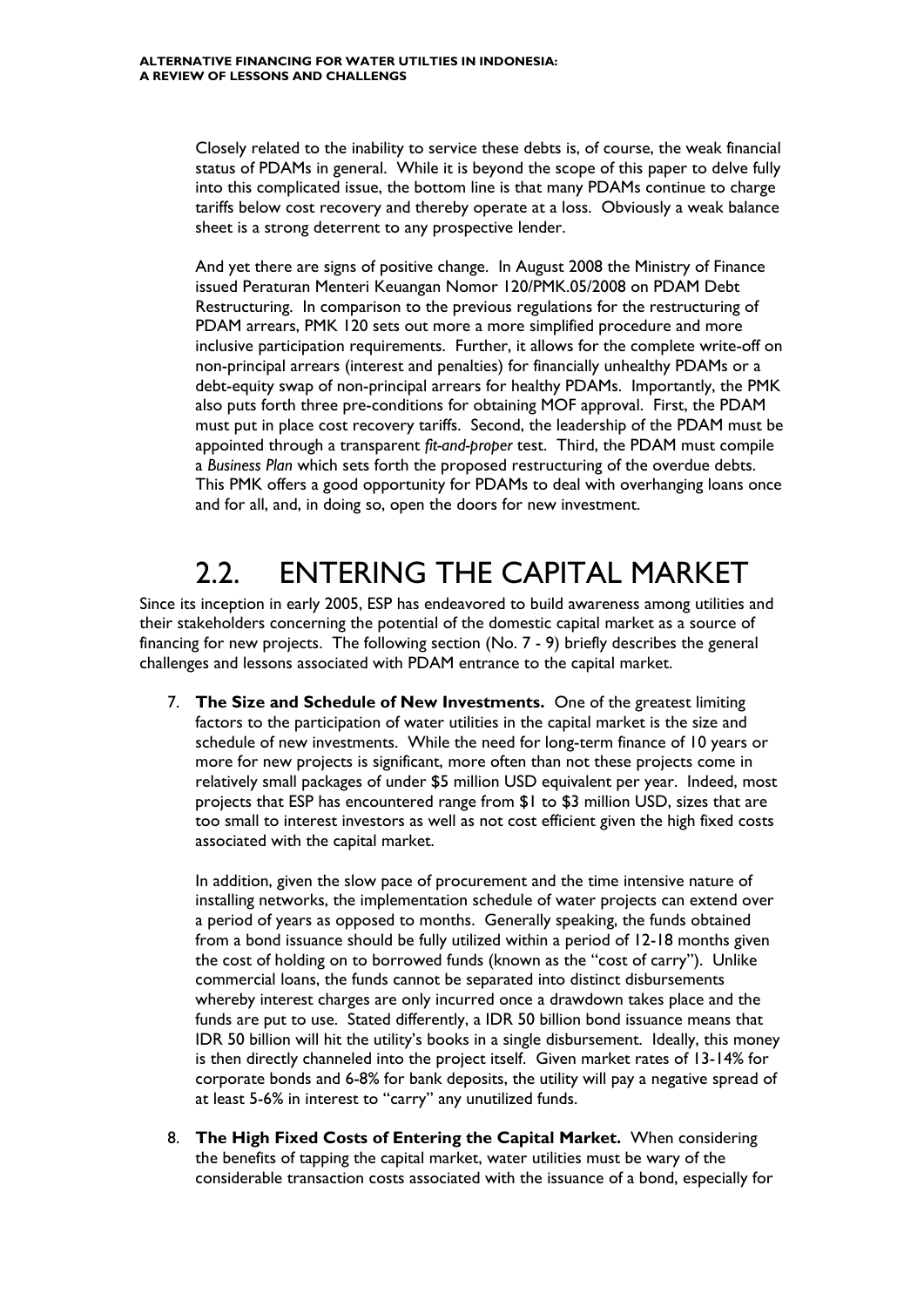first time issuers. While interest rates are typically 1.5% to 2.0% lower than commercial bank rates, the interest savings can quickly be consumed by the fixed costs required to enter the market. The "upfront" issuance costs typically include: underwriting fees, notary fees, legal fees (bond counsel), printing and media costs, rating fees for the debt instrument, and listing fees charged by the stock exchange itself. Recurrent costs include annual rating review, fees for trustee services, and stock exchange maintenance fees. In addition, depending on the utility's initial company rating, a partial credit guarantee may be required to "notch up" the rating of the debt instrument itself to a level that interests investors (generally A-). While calculation of the credit guarantee fee varies from one financial institution to another, there is generally an upfront origination fee as well as a yearly maintenance fee that is based upon the amount of the outstanding balance.

The high amount of fixed costs enumerated above means that smaller issuances are simply not cost effective. Although there is some debate about the definition of "small," bonds below IDR 75 billion quickly become overly expensive to issue. Even at IDR 100 billion, however, a rough calculation of the issuances costs comes to approximately 6% of the face value of the bond, with yearly fees of about 0.25% of the face value. It is critical that potential issuers understand and plan for these costs from the beginning in order to avoid sticker shock when the bills come in. Utilities must avoid the temptation to simply compare the respective interest rates offered by the market and by local banks, as this does not tell the whole story.

Over the long term, the pooling of issuances to achieve economies of scale will help to decrease the financing costs to the individual issuer. In developed markets, financial intermediaries (such as bond banks) often subsidize the issuance costs as well. In the short term, however, donors can play the critical role of facilitating the transition to capital market financing by helping to defray the costs of issuance.

#### 9. **The Difficulty of Utilizing Special Purpose Vehicles (SPVs).** The

establishment of a Special Purpose Vehicle (SPV) is one approach used in a number of developed and developing economies to finance public infrastructure. Designed as a independent financing structure, an SPV can be used to pool various investment needs across local jurisdictions so as to achieve a volume of funds that is attractive to investors as well as economies of scale that decrease borrowing costs for local government entities. Also, SPVs commonly utilize various credit enhancements (such as reserve funds and revenue intercept mechanisms) to further lower the cost of funds to individual borrowers. Presently, there are several significant constraints to the use of SPVs in Indonesia, which are legally known as "Collective Investment Contract/Operations Vehicles."

First, it is difficult for a newly established SPV to issue debt in the market due to the requirement that audited financial statements must be submitted to the Capital Markets Supervisory Board for the last three years as part of the registration process. One potential approach to satisfy this "financial history" requirement is to set up the SPV within the context of an existing financial institution, although this lessens the independence of the SPV. ESP considered this approach in the design of the "Indonesia Water Fund" in that the proposed SPV was to be housed within the state-owned securities firm PT. Danareksa. One constraint that was encountered, however, was that, while Danareksa provided an institutional home for the Fund that would allow it to issue debt immediately, utilizing a securities firm imposed limitations of its own for the proposed SPV. Specifically, the SPV would not be allowed to on-lend funds as loans to sub-sovereign borrowers, as this function can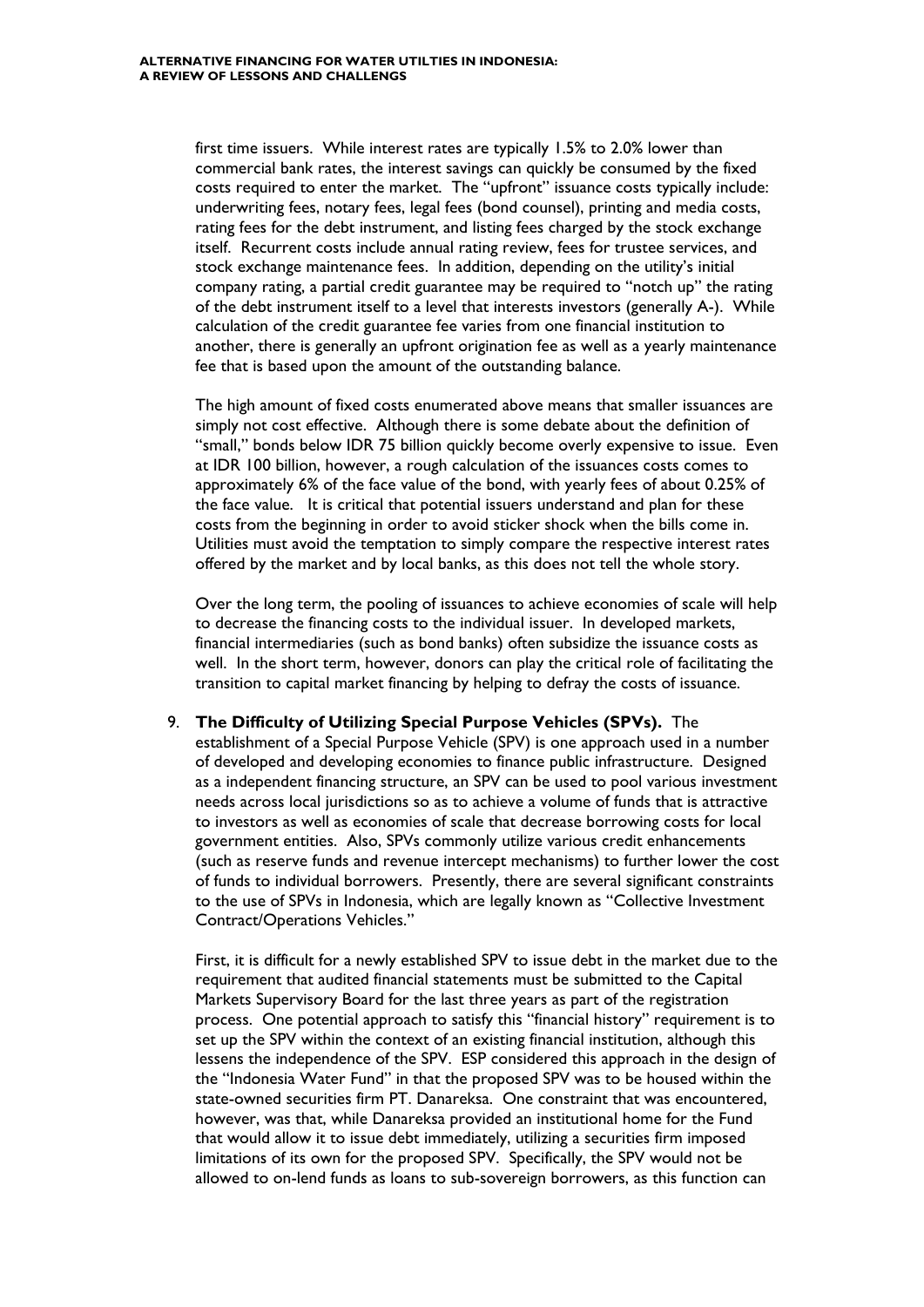only be carried out by licensed banking institutions. Instead, credit could only be extended via a series of Medium Term Notes executed by the borrower.

Second, revenues on SPVs are currently subject to a withholding tax on interest earned and interest paid. This "double taxation" on an essentially pass-through financing vehicle pushes the cost of capital beyond the fiscal capacity of water utilities and greatly reduces the attractiveness of pooled debt to investors. While the removal of the double taxation was rumored to be included in revisions to the income tax law in 2007, to date the modification has not occurred.

Third, a common approach to improving the attractiveness of debt issued by SPVs is to empower the SPV to intercept intergovernmental revenue transfers to the subsovereign borrower. Thus, if the funds generated by the project are insufficient to meet a payment (perhaps due to delays in procurement or construction), the investors are assured that the flow of funds to the local government will be channeled to the SPV and payments of all debt service requirements will be adequately covered. Unfortunately, there is considerable resistance at this time by local governments to relinquish any authority related to the *Dana Alokasi Umum* (DAU), which is the primary intergovernmental transfer mechanism between the central and local governments. This is, in part, due to the fact that local governments possess little in the way of taxing authority, and are therefore heavily dependent upon this transfer to meet the day to day spending needs of the local government. The complete lack of the execution of soft loans in recent years which also require local governments to consent to the DAU intercept—is indicative of the resistance of local governments to authorizing the intercept.

In addition, it is questionable as to whether local governments could lawfully authorize an intercept mechanism even if they desired to do so. Government Regulation No. 54/2005, dated 9 December 2005, on Municipal Borrowings states that a municipality is prohibited from providing collateral (*jaminan*) for the debt of other entities (Article 4-1). Article 4-2 also states that municipal revenue or assets may not be used as collateral for municipal debts. Thus, it appears that a municipality cannot pledge its revenue stream as a guarantee to investors. While the revenue stream from a the project itself can be pledged to an SPV, this would not, of course, carry the same level of assurance as the much larger revenue base of the municipality.

#### 2.3. STRUCTURING THE TRANSACTION

For approximately 12 months ESP worked intensively with one water utility to structure a corporate bond issuance. Ultimately the transaction was not realized due to the departure of the President Director at the end of the position's term as well as an underlying aversion to risk. As the chief proponent of both the project (approximate \$5.5 million in value) and the use of a bond to finance it, the President's Director's departure created a leadership vacuum that could not be overcome. Nonetheless, a number of important lessons came out of this effort:

10. **Obtain a Rating Sooner Rather than Later.** The PDAM (and ESP) waited until both the pre-feasibility study and full feasibility study were completed to undertake a company credit rating. This meant that significant resources were devoted to the effort before consulting with the rating agencies to obtain their perspective of the risk associated with the company, and, by extension, the viability of utilizing a bond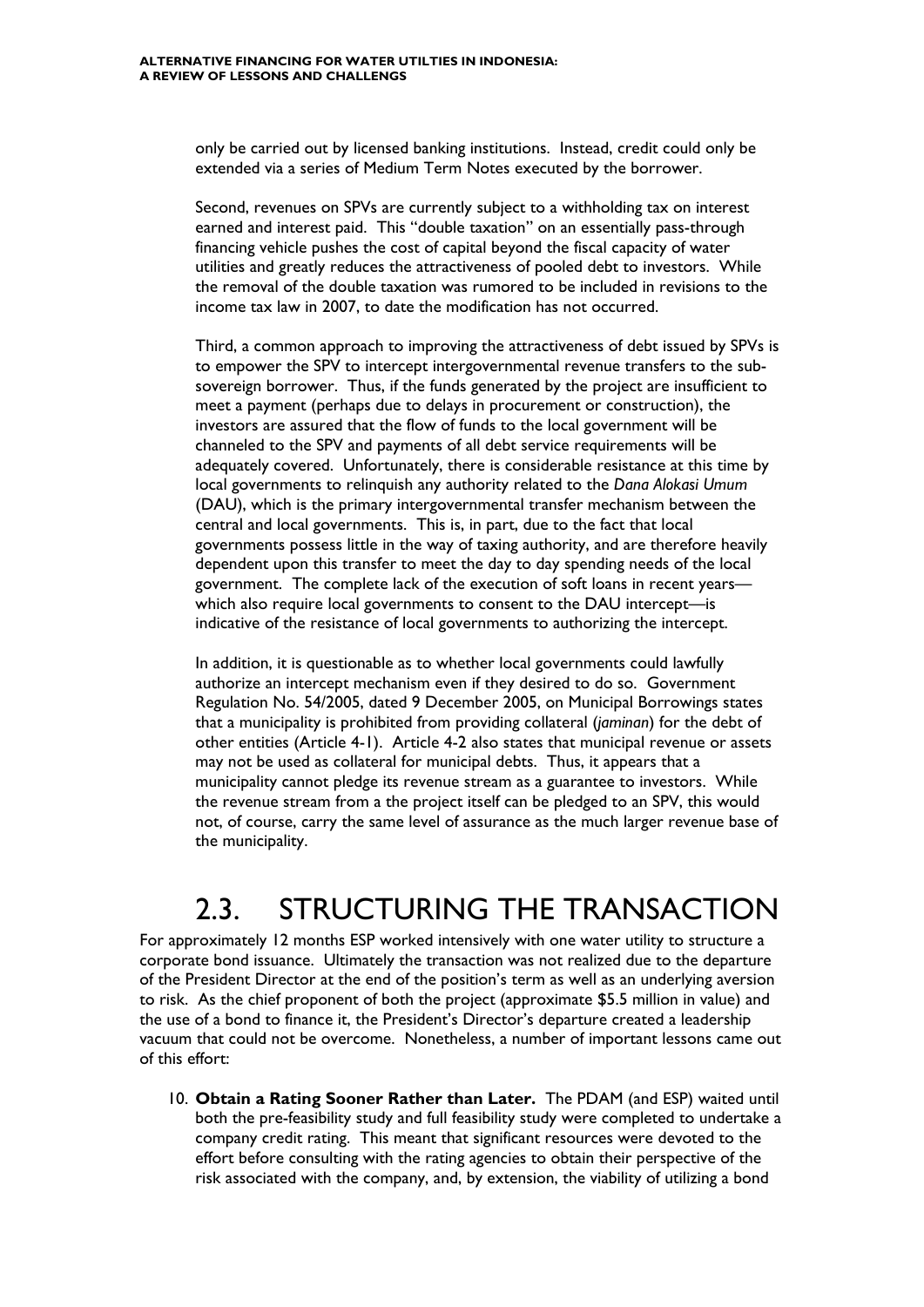issuance to finance the project. Further, progress was slowed and momentum lost during the rating process given that all other activities associated with the project were put on hold until the question of the rating was answered. Looking forward, it would be more effective to obtain a rating prior to implementing a detailed feasibility study that assumes capital market financing. In other words, once stakeholders agree that bond financing should be considered, the water utility should first undergo the rating process before delving into more detailed studies and discussions with potential financing partners (underwriters, bond counsel, etc.).

On a related note, obtaining a credit rating represents a logical first step when a water utility is considering any type of debt financing. The rating will not only help the utility to better understand how potential lenders/investors view the utility, but it can also be used a marketing tool. Additionally, a credit rating—if conducted annually—can be used as a monitoring and evaluation tool to track the PDAM's performance over time.

11. **Construction Financing.** Arranging the construction or "bridge" financing is one of the most challenging aspects of new capital projects. The difficulty that arises is that "project risk" generally peaks at this time given the volume of funds flowing into the project while no new revenue stream is yet to come online. One approach to mitigate this risk to lenders/investors is to arrange a "turn-key" project whereby the construction firm contracted to undertake the works is required to undertake the project on a fixed-price, fixed-schedule basis *as well as* arrange its own financing during this period. Then, once the project is completed to the satisfaction of the utility, the "take-out" financing is arranged by the utility and the proceeds are used to pay the contractor in full. ESP envisioned using this approach under the Indonesia Water Fund, with 10 year bond financing as the presumed source of funds for the "take-out." There are, however, several constraints associated with this strategy.

First and foremost, informal discussions with construction firms—as well as the general experience of water utilities to date—shows that construction firms strongly prefer progress payments as opposed to lump-sum payments upon commissioning. Indeed, such turn-key projects are largely unheard of in the water sector in Indonesia today. Construction firms simply have no incentive to take on virtually all of the project risk, especially when business is booming and other new projects are not hard to come by.

Second, even if a firm agreed to conduct a project on a turn-key basis, the promise of a bond issuance would not provide the level of assurance needed to convince the contractor that the money will be there when the project is done. This is understandable given that a corporate bond issuance by a public water utility has not yet been used to finance a new project in Indonesia. Moreover, a market flush with funds today provides little assurance that those same funds will be available one and half years down the line. As such, it is likely that a bank guarantee would be required to convince a contractor and its financiers, a prospect which involves a whole new level of complexity.

Finally, ESP noted resistance by water utilities themselves to using a fixed-price, turn-key contracting mechanism. While somewhat counter-intuitive given that this mechanism actually reduces risk for the PDAM, the reality is that utilities generally prefer to break up procurements into multiple packages that are awarded to a variety of contractors. Admittedly, this approach is clearly motivated by a desire to "spread the wealth" as opposed to cost and time efficiencies.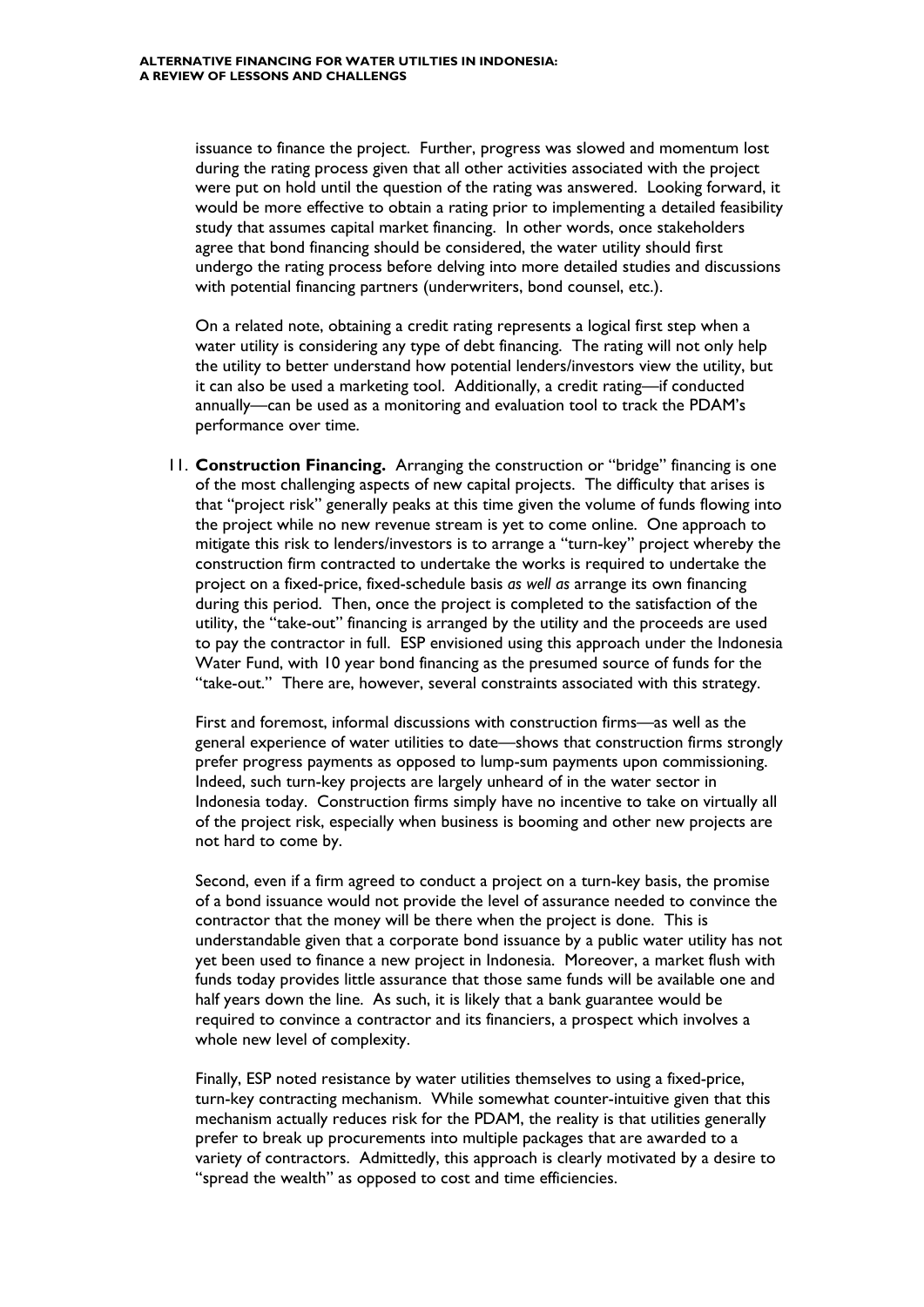For the above reasons, the financing strategy was eventually altered such that the bond was would be issued at the start of construction, with proceeds then used for progress payments during the construction period. While this puts increased pressure on the utility's cash flow and exposes investors to greater project risk, there are few options at this time.

12. **Partial Credit Guarantee.** Given the comparative financial strength of water utilities accompanied by their relative newness to the market, most utilities looking to issue stand-alone corporate bonds will require a credit guarantee. In the absence of a guarantee, it is unlikely that the issuance will attract sufficient interest in the market to raise the funds needed. Danaraksa, Indonesia's largest securities firm, indicated that a debt rating of A- would be required to guarantee a successful issuance. All three water utility ratings that ESP has supported thus far have resulted in a rating of BBB/stable, meaning that a guarantee would likely be needed to "notch up" the rating of the debt instrument itself.

When introducing and structuring the guarantee, it is important to keep two points in mind. First, focus initially on the concept and logic of a guarantee as opposed to a specific guarantee instrument offered by a particular donor or international finance institution (IFI). To do otherwise engenders suspicion and confusion among stakeholders. ESP was asked on a number of occasions, for example, if the guarantor would "take over" the utility should a payment not be made on time. Second, different institutions take different approaches to calculating fees for guarantees, and it is important to understand how the fee is calculated and what, if any, measures can be taken to minimize these costs. For example, if an annual fee is levied based upon the outstanding balance of the bond, it may be prudent to schedule two series of bonds so that the entire principle is not outstanding until the final payment.

13. **Establishing a Reserve Fund.** A reserve fund is a commonly used security arrangement whereby the borrower sets aside a certain amount of funds to be drawn upon if the borrower is unable to meet a payment. The reserve fund is generally overseen by a designated trustee, who is responsible for the management account, payments to investors, and ensuring that the minimum account balance is maintained.

Two issues arose concerning the reserve fund for the aforementioned PDAM corporate bond. The first, more straightforward issue was that a reserve equal to 10% of the offering was considered more than adequate by the underwriter as opposed to the 20% initially envisioned in the indicative terms sheet. Second, the funding for the reserve fund was planned to come from the proceeds of the bond itself. In other words, the amount borrowed would be sufficient to cover not only the construction and issuance costs, but also the funding of the reserve. This plan was altered, however, based on input from the guarantor, which recommended that reserves not be funded through additional borrowing, but rather from the utility's (or local government's) own capital in order to incentivize repayment. Thus, going forward, it should be stated upfront that the reserve is to be funded in its entirety by the PDAM or its local government owner.

14. **Letter of Comfort**. An additional security arrangement envisioned for the bond structure was the issuance of a "letter of comfort" by the local government owner committing to maintain full cost recovery tariffs during the entire period of the bond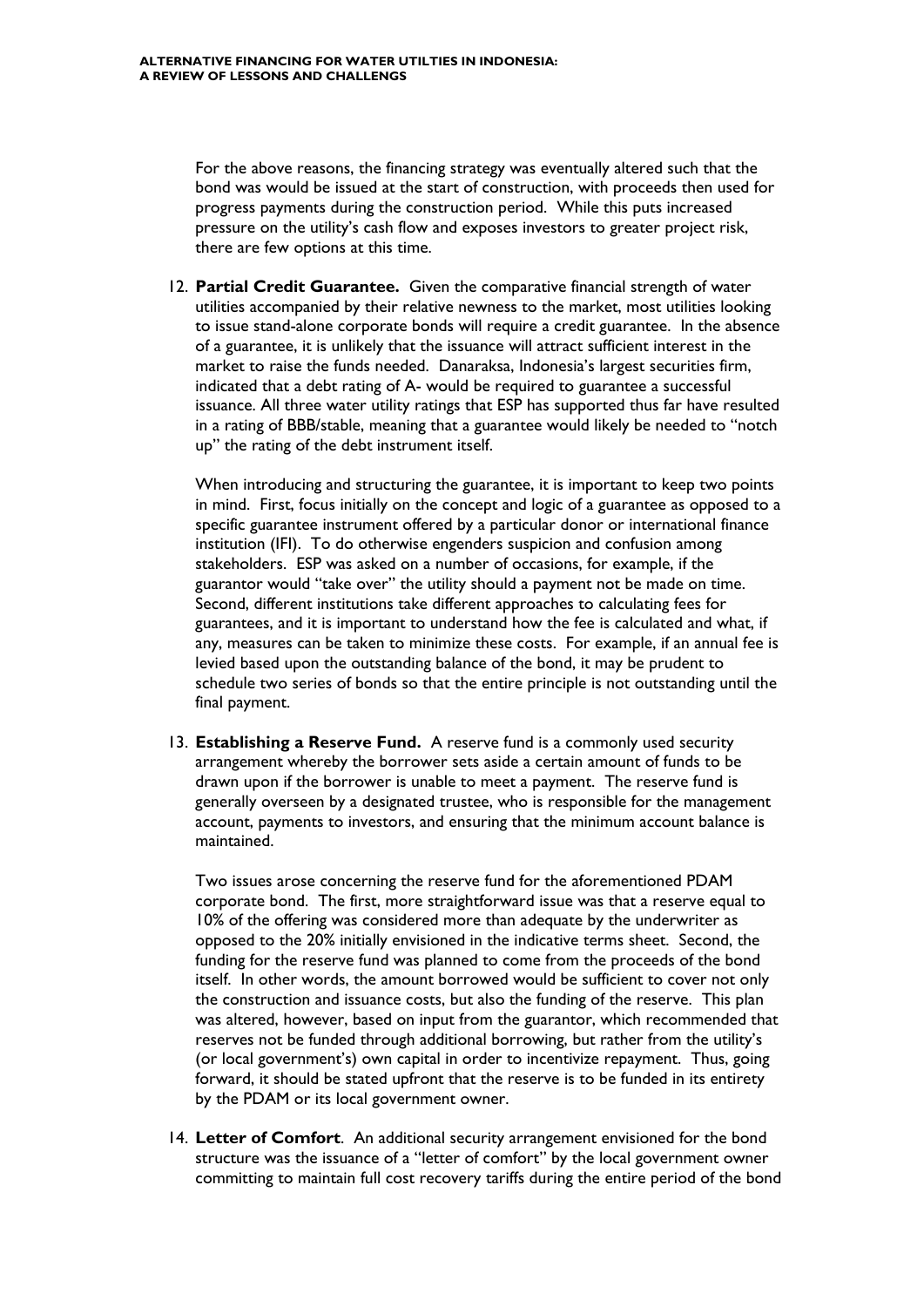(including an outcome for a debt service coverage ratio of at least 1.5). While this letter represents the owners commitment and intentions to approve full cost recovery tariffs, it is important to note that, from a legal perspective, this letter cannot be treated as a guarantee by the local government to repay any outstanding debt (See #2 above). Thus, it carries little weight in terms of assuring investors that the local government will be held accountable for not approving sufficient tariffs over the period that the bonds are outstanding.

An alternative approach to ensuring revenue sufficiency would be to include the minimum debt service coverage ratio in the Trust Indenture itself. The utility can then use this legal requirement as a basis for future tariff calculations and emphasize to the local government that the failure to approve the tariff requested will lead to a breach of contract with the bondholders.

- 15. **Forming the Financial Team.** In preparing for the debt issuance by the PDAM, ESP worked very closely with the planned underwriter. While the role of the underwriter is critical, it is also important to identify and incorporate the input of the other key members of the "financial team" such as the trustee as early as possible. In other words, one must guard against overemphasizing the underwriter who is (rightly) focused on the sale of the bonds as opposed to the long term management of the debt. Indeed, the utility's relationship with the trustee is just as important (if not more important) than that with the underwriter given that the trustee will act as the intermediary with the bondholders for 10 years (or whatever the term of the bonds may be).
- 16. **Parallel Preparation of Technical and Financial Plans.** Timing is a critical factor in the project preparation process. This is especially true when bond financing will be utilized, meaning that funds are not disbursed in tranches when needed, but are received in a lump sum. In order to maximize the efficient use of money, then, the preparation of the technical and financial plans must be done in parallel, with neither side progressing too far ahead of the other.

### 2.4. OBTAINING COMMERCIAL BANK FINANCING

ESP has also worked with PDAMs to evaluate the potential of loans from domestic banks. Challenges and lessons from these efforts are as follows:

- 17. **The Perception of PDAMs.** Nearly all banks consulted by ESP continue to view PDAMs as entities which are, unilaterally, not credit-worthy. Indeed, bank managers are often surprised when ESP provides information regarding those PDAMs that have reached full cost recovery. One way to overcome these perceptions is for healthy PDAMs to obtain a credit rating from an authorized credit rating agency prior to seeking financing from a bank, and then use this rating as a marketing tool to approach potential lenders.
- 18. **The Tenor of Domestic Bank Loans.** At this time, most banks are still only willing to offer tenors of a maximum of 7 years, a period which is generally too short for capital investments. That said, the Provincial Bank of Jawa Barat (Bank Jabar) recently executed a loan with PDAM Kota Bogor for a 10 year time period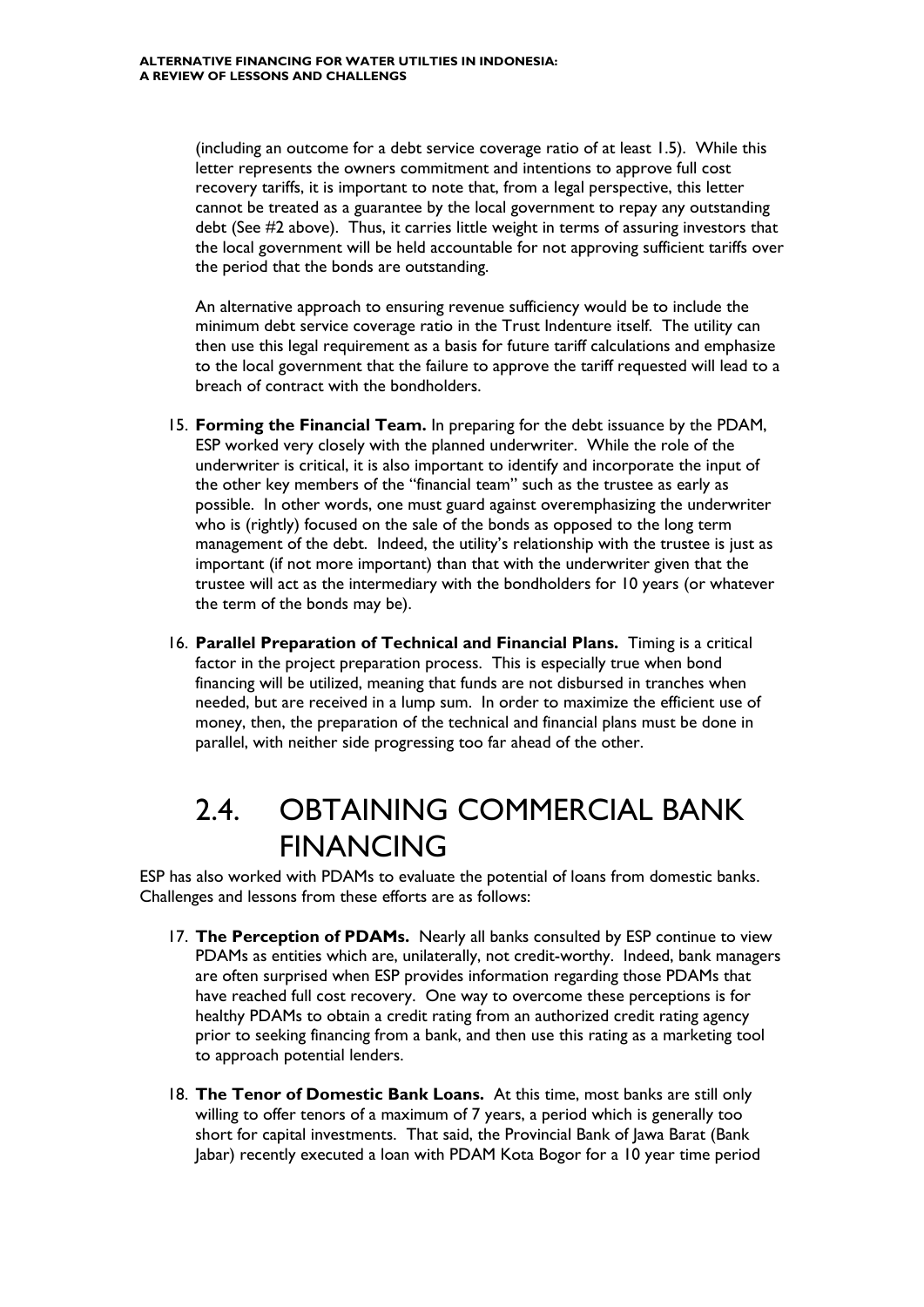for approximate IDR 27 billion. This represents one of the longest tenors of a domestic PDAM loan to date.

19. **Loan Profile.** The structure of the loan profile—that is, the composition of interest and principal for each payment—has a significant impact on the affordability of the financing for the PDAM. In general, most domestic loans are structured using the "declining balance" method whereby the principal is divided evenly over the payment period and the interest for each payment is calculated based on the total outstanding principal. This means that payments will gradually decrease as the principal is paid off and interest owed lessens. The challenge associated with this loan profile is that the most expensive payments occur early on in the loan period, which is the most difficult time for the utility to afford these payment given that newly added capacity generally takes several years to be "optimized" (meaning that the transmission network is complete and the capacity is fully utilized).

A more favorable structure would be a fixed rate loan with a flat profile whereby the payment amount is the same from one payment to the next, with the portion of the payment covering interest gradually decreasing and the portion covering the principal gradually increasing (similar to a typical mortgage structure in the US). Unfortunately, such financing products are not yet commonly available in Indonesia.

20. **Over-Collateralization of Loans.** One of the greatest barriers for PDAMs to obtaining loans from a domestic bank is the collateral required to execute the loan. For the Bank Jabar loan referenced above, for example, the PDAM was required to put together a collateral package equal to 125% of the value of the loan. Fixed assets such as treatment plants and networks are, of course, not acceptable collateral. Thus, to meet the requirement, the PDAM provided cash flow (in the form of its accounts receivable) as well as obtaining a credit guarantee from *Asuransi Kredit Indonesia* (Askrindo). The result is that the utility's ability to provide collateral—as opposed to its ability to service the debt—becomes the chief limitation.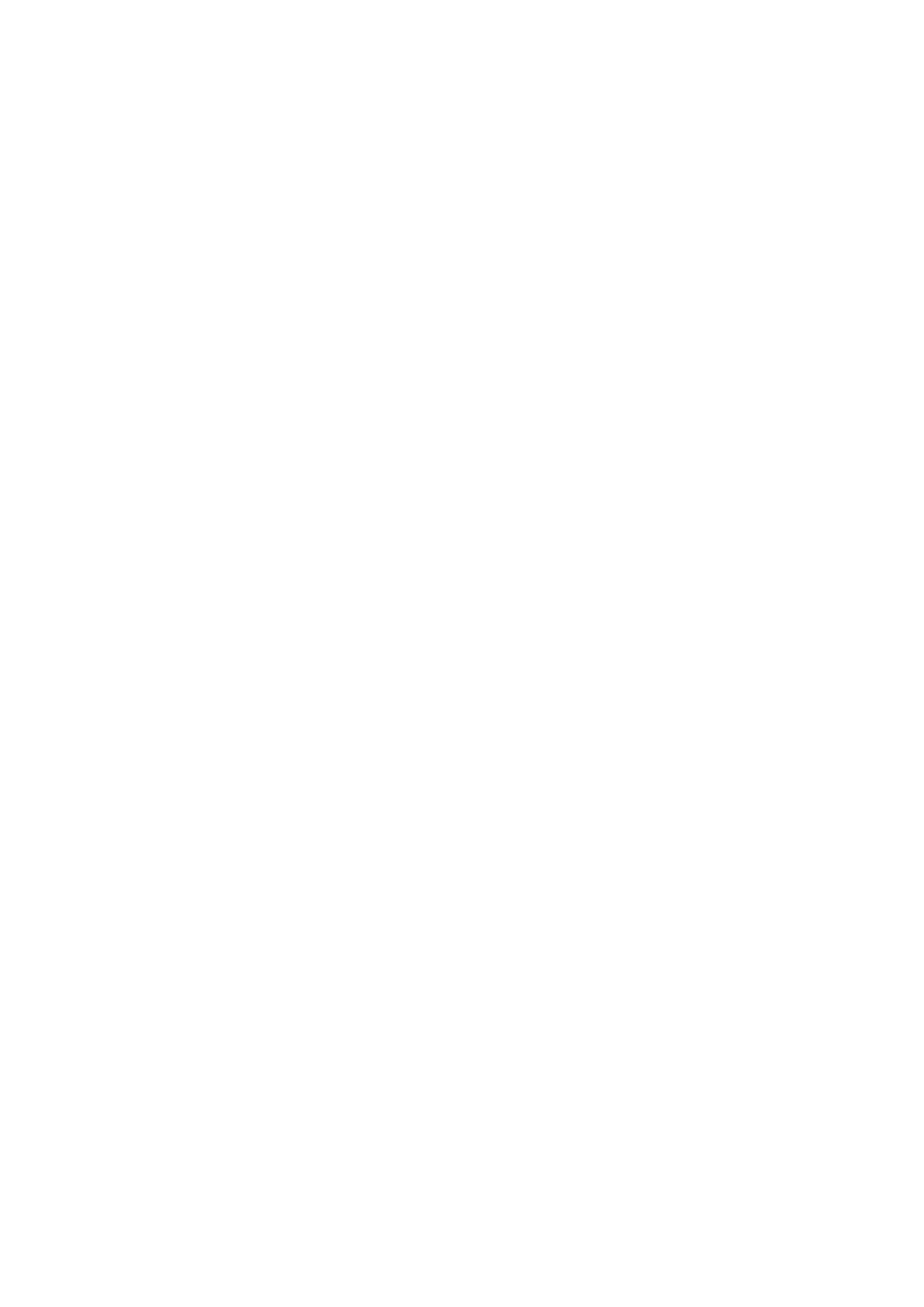### 3. LOOKING AHEAD

Despite the many challenges associated with improving access to financing in the water sector, the problem deserves continued support by USAID. The reality is that, no matter how much utilities are able to improve their technical operations, the percent coverage of the population will continue to stagnate until the financing dilemma is addressed. ESP has already played an important role in advancing the dialogue surrounding alternative financing, particularly concerning the potential of the capital markets to help bridge the financing gap. Further, ESP has made considerable contributions to resolution of outstanding utility debts, a current policy focus of the Ministry of Finance. Also, as a non-financing institution, USAID and its technical assistance programs possess an advantageous flexibility and objectivity in that they are not associated with a specific financing approach.

Looking forward, then, what potential strategies exist in the near term for financing the immense needs for the water supply sector in Indonesia? While it is beyond the scope of this review to provide a detailed examination of potential approaches, three considerations that deserve greater analysis are as follows.

**First, prior to seeking funds through commercial sources, water utilities should first present their financing needs in a clear and organized manner to their local government owners.** In the era of decentralization, local governments are responsible to oversee the provision of clean water to their community. Moreover, unlike instances of decentralization in other countries, the increased level of responsibility of local governments in Indonesia has indeed been accompanied by increased resources. Since 2001 transfers to the regions have increased steadily, and local government spending now accounts for over 1/3 of total government expenditures. The World Bank's 2007 public expenditure review (PER) for Indonesia concluded that:

Today, Indonesia's main development challenge is not to transfer significant additional resources to poor areas, but to make sure that existing resources are spent effectively…Despite large surpluses, resources are often channeled to the wrong places. For instance, while local government funds remain unspent, many PDAMs have become insolvent and unable to provide water services.

The World Bank is presently funding a study through a Dutch Trust Fund to more closely address the question of why local governments are not putting more money into their water utilities. This is an important question, as it is unreasonable to expect at this point in time that the nation's water supply needs can be met using international and domestic commercial financing sources alone. Given the immensity of the need, significant government outlays are required. Moreover, in the insolvent condition of the vast majority of water utilities across the country means that government or donor financing represent the only options for funds.

Notably, ESP's experience over the past 3 years has actually shown an increasing willingness of local governments owners as well as the central government to commit funds to the utilities *if a clear and compelling justification is presented*. While obtaining these funds is far from easy, water utilities can pave the way by preparing professional corporate plans and project feasibility studies. The central government could encourage such equity contributions further by establishing a matching fund where by a certain percentage of local government contributions are matched by central government funds.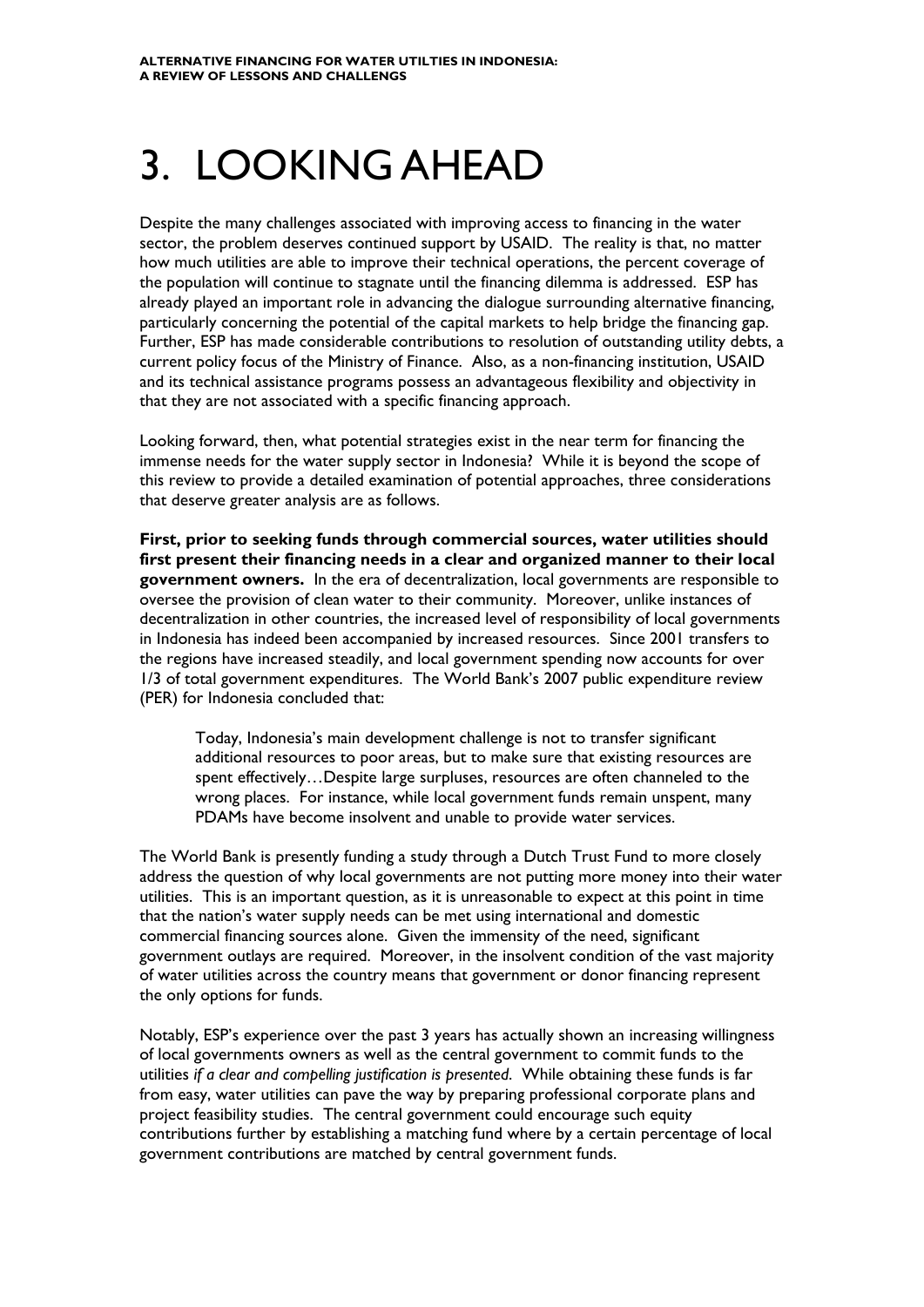**Second, given improving liquidity, domestic banks represent increasingly viable sources of financing for small projects which the local government is unable to support**. As such, it is important for PDAMs to establish relationships with domestic lending partners and ascertain which banks can potentially offer the most favorable terms. However, PDAMs must undertake the necessary project due diligence in the form of a robust feasibility study prior to attempting to solicit financing from banks. By their very nature, banks remain cautious and conservative institutions, and thus they require strong arguments for embarking on lending programs in new sectors. ESP has met informally with several domestic banks regarding the possibility of providing financing to water utilities. While initially hesitant, the bottom line is that most banks are interested if the utility can clearly demonstrate the "bankability" of the project and, importantly, that the utility will have the cash flow to make the necessary debt service payments in a timely manner. A program such as ESP can thus provide significant added value by assisting utilities in building just such a case.

Unfortunately, even the most bankable PDAM and project must still confront the challenge of the collateral required to execute a commercial bank loan (See No. 20 above). Indeed, the steep collateral requirements generally mean that larger projects cannot be financed by domestic banks. One possible strategy to mitigate this constraint is the use of partial credit guarantees provided by local and/or international financing institutions. Such guarantees would reduce the risk to the lender without tying up the PDAM's limited assets.

The Asian Development Bank is one institution that has expressed an interest in the provision of partial credit guarantees to back water infrastructure development. The constraint faced by the ADB, however, is that the guaranteed loan(s) must be of sufficient size to ensure that fixed costs are covered through guarantee fees over the long term. One approach to addressing the issue of volume is for a "collective guarantee" to be given to one bank for an overall ceiling amount of, say, \$30 million USD in water projects. While individual projects could be much smaller, the guarantee mechanism would be set in place between the ADB and the local lender with the intention of pooling projects to achieve the desired scale. Once banks become more comfortable with PDAMs as long-term borrows, it is hoped that the collateral requirements could gradually be reduced.

In terms of a potential lending institution, the Provincial Development Banks—such as Bank Jabar in West Java—deserve consideration given their close ties to the local governments (the owners of the utilities). Indeed, as PDAM credit-worthiness improves over the long run, such institutions could assume a role similar to bond banks in the United States, by issuing their own securities in the capital market and on-lending to utilities (with a PCG if it is still required). This strategy would also boost the bank's ability to offer longer term financing.

**Finally, in terms of tapping the capital market, municipal bonds possess significant potential to help finance the needs of water utilities over the medium to long term**. 2007 saw the achievement of a major regulatory milestone in Indonesia regarding domestic borrowing. ESP and the regional USAID program ECO-Asia provided support to the Ministry of Finance in the development of a Ministerial Regulation on municipal bonds and the accompanying Standard Operating Procedures (SOPs). In January 2007, the Ministerial Regulation on Municipal Bond (numbered 147/ PMK.07/2006) entitled " Tatacara Penerbitan Pertanggungjawaban, dan Publikasi Informasi Obligasi Daerah" was formally issued. Then, in March, ESP and the regional USAID program ECO-Asia submitted the accompanying Standard Operating Procedures (SOP's) for the regulation on municipal bonds. The SOP's provide step-by-step instructions to municipalities considering a bond issuance. With the Regulation and SOPs in place, sub-national governments are now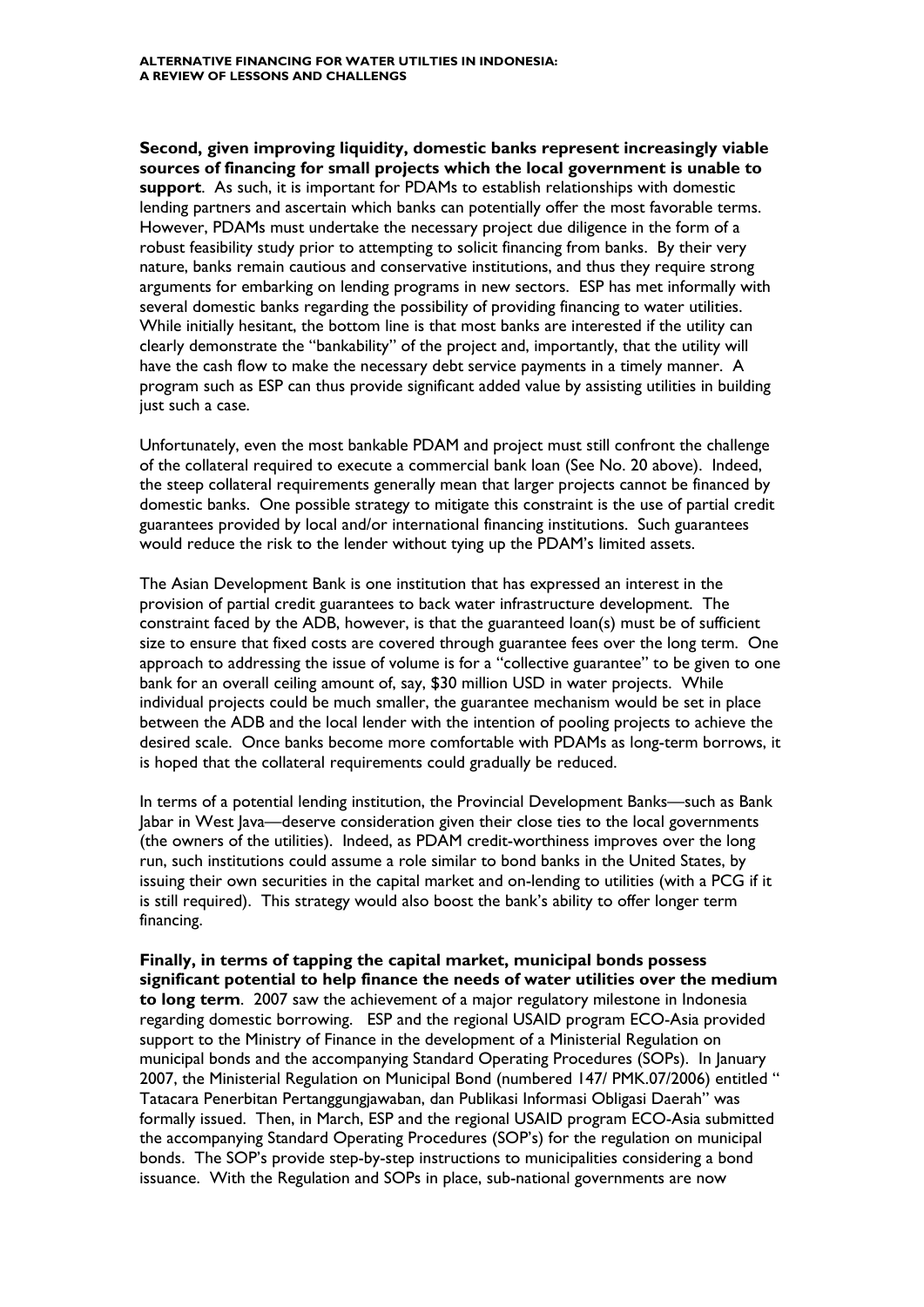empowered for the first time to issue municipal bonds to help meet the burgeoning needs of their communities.

While the enabling legislation is still quite new and the guidelines are as yet untested, municipal bonds represent perhaps the most promising source of funds for PDAMs over the long-term for several reasons:

- **Stronger Financial Status.** One the whole, local governments represent more solvent entities than PDAMs, with a broader financial base and increasingly healthy cash flow (as indicated by the World Bank's comments noted above). These factors mean that local governments will have easier access to the market and likely at lower interest rates. Additionally, municipalities are typically viewed by investors as lower risk entities simply due to the fact that they are governments and cannot close down. While local government bonds will be more complicated than those issued by a PDAM directly due to the larger number of stakeholders, it is an illusion to view PDAM issuances a strictly "corporate" issuances given that the DPRD must still provide its approval and the district head still controls the tariff.
- **Economies of Scale.** As noted in points 6 and 7 above, all but the largest water utilities generally have a difficult time meeting the size requirements for bond issuances. An advantage offered by the municipal bond issuance is that a water utility project can be combined with other municipal projects to achieve a bond size that is cost efficient. For example, a IDR 40 billion water treatment plant (which alone would be insufficient for a bond) could be combined with a IDR 30 billion market project and IDR 60 billion port improvement project, thereby yielding a IDR 130 bond.
- **Central Government Support.** At this time the Central Government is understandably keen to support the development of this new source of financing for local governments. The Ministry of Finance has already held socialization workshops in several major cities on Sumatra and Java, and plans to continue the workshops in eastern Indonesia as well. This policy emphasis therefore offers an ideal foundation from which to introduce and promote the use of municipal debt obligations as an alternative source of financing.

Perhaps the greatest obstacle to the use of municipal bonds to finance water infrastructure remains the reluctance of local governments to borrow funds on behalf of their utilities. Unlike other public service sectors such as roads, terminals, markets, ports, etc—whose management falls directly under the local government—PDAMs have a separate management structure (as a public corporation) external to the local government. As such, local government officials tend to hold the perspective that PDAMs should be able to finance their investment needs independently. International experience, however, shows that this is rarely the case.

In closing, the challenges and conclusions enumerated herein do not mean that straight "corporate" issuances by water utilities will not have a role in meeting the financing needs of the water sector. Rather, the implication is that this role will likely be limited to a small minority consisting of the largest and strongest utilities in the country. As such, there remains a strong imperative to seek financing solutions for the broader community of water providers. Over the long term—as the municipal bond market develops in Indonesia financial intermediaries (such as "bond banks" or revolving funds) will likely emerge and bring down the cost of capital through economies of scale and credit enhancements. The central government can further support this development through the provision of grant financing to establish such financial intermediaries. Ultimately, a balance of grant financing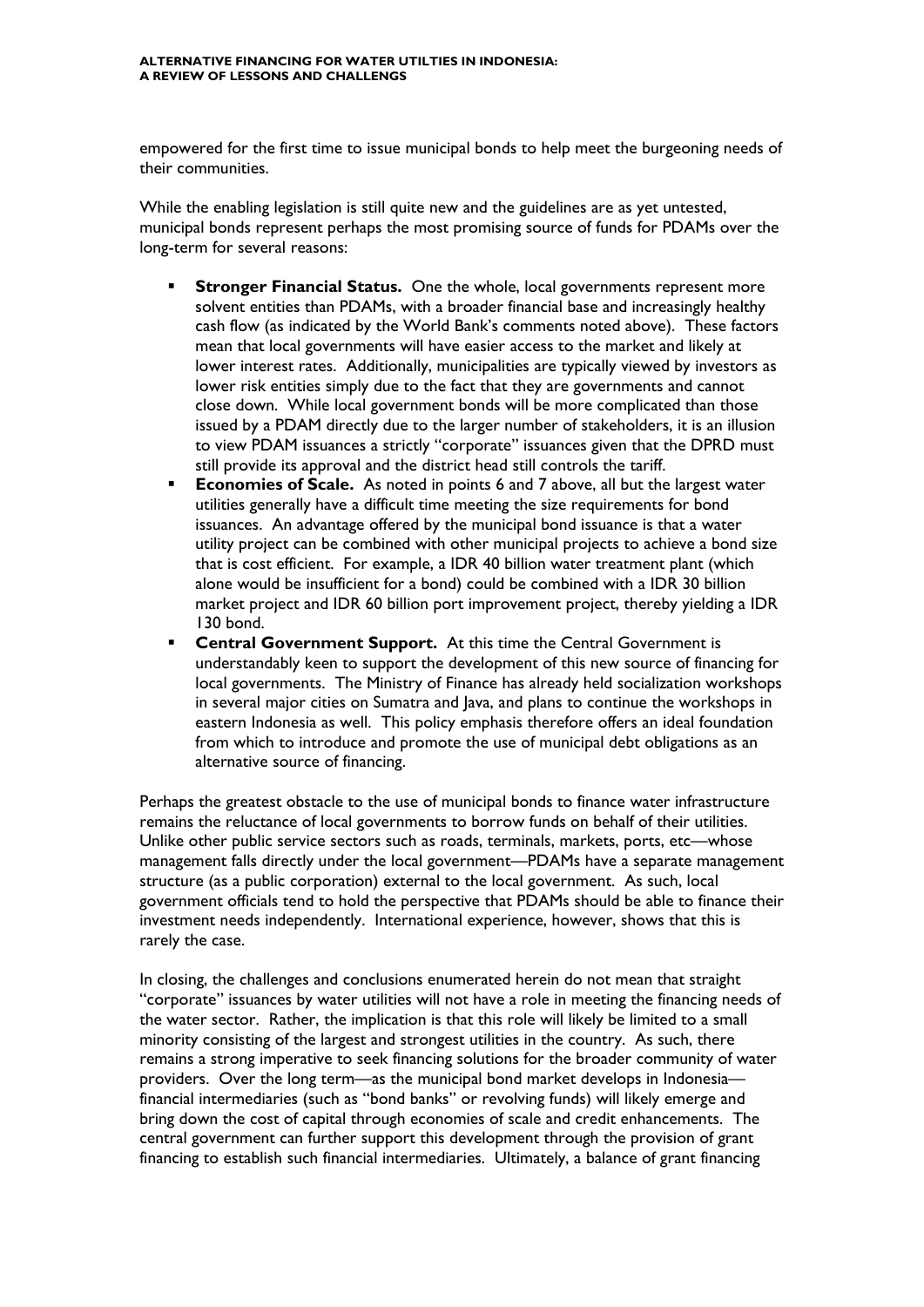#### **ALTERNATIVE FINANCING FOR WATER UTILTIES IN INDONESIA: A REVIEW OF LESSONS AND CHALLENGS**

and market capital will be necessary to meet the sizable financing needs that face the water sector.